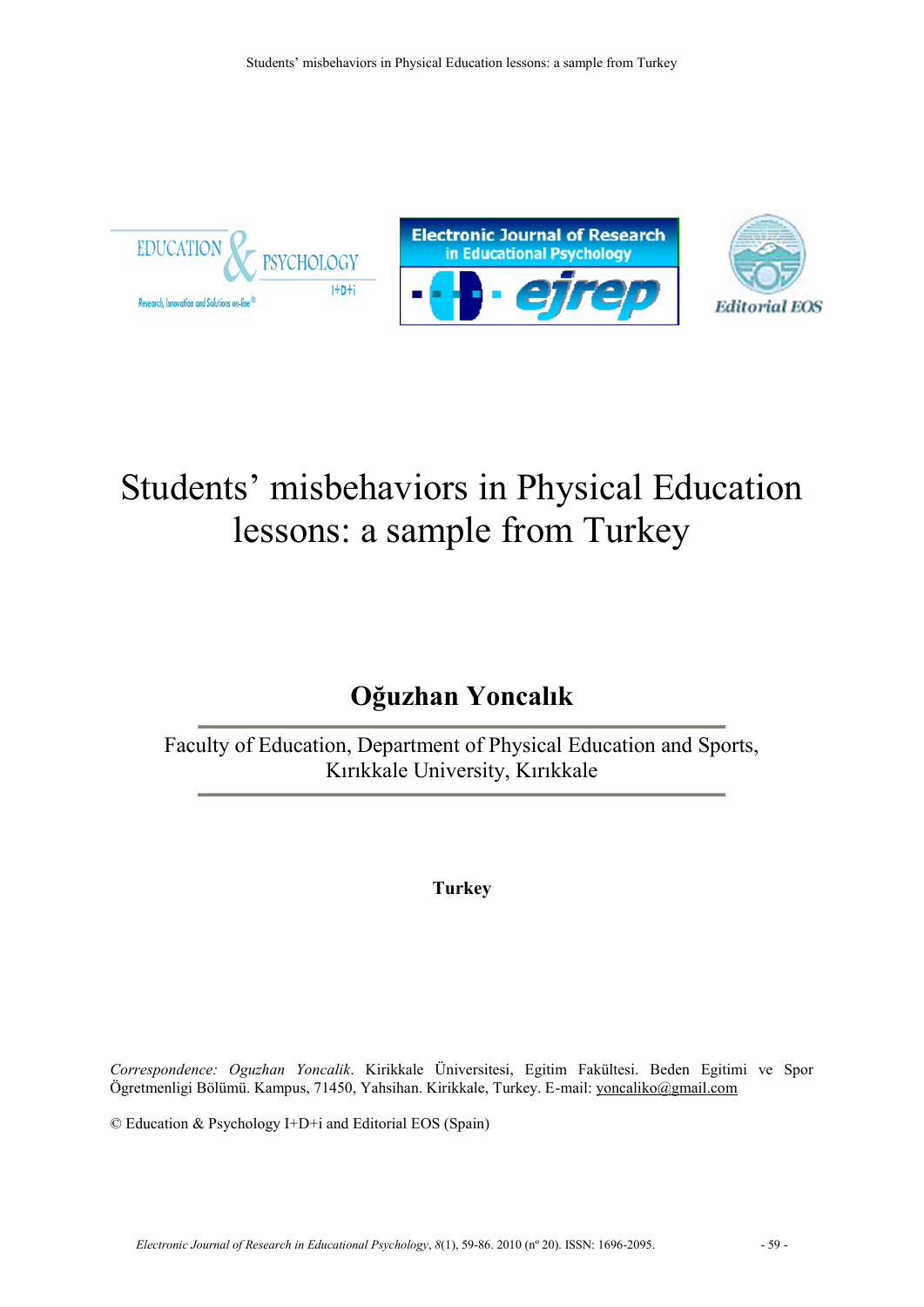### **Abstract**

**Introduction.** When preparing a lesson plan, one can design the subject to be taught, the teaching method and all related activities, and configure all this around the most appropriate available setting. Student misbehaviors during lessons seem to be the most significant factor that hinders instruction in spite of the teacher's efforts in effective class management. The purpose of this study is to present information about student misbehaviors encountered by physical education teachers and their frequency.

**Method.** This study has been conducted in the context of physical education and with 102 physical education teachers working for primary and secondary schools in the Turkish cities of Kırıkkale, Zonguldak, Artvin, and İstanbul during Spring Term of 2007-2008. The data have been collected through a "scale" developed for Physical Education. The data obtained were first evaluated generally and then analyzed and interpreted according to the gender of teachers and the type of school (primary/secondary) for which they work.

**Results.** Severe student misbehaviors were reported to be encountered rarely if at all: these negative situations can be overcome in cooperation with school administrators rather than being addressed within the structure of the lesson or by the teacher. Another significant result is that female teachers generally encounter more severe misbehaviors in comparison to male teachers.

**Discussion or Conclusion.** According to physical education teachers, students in secondary schools are more passive, reluctant, indifferent and withdrawn than students in primary schools during their physical education lessons. Generally, as the age level of students increases, students' misbehaviors experience an increase, too. Misbehaviors vary according to the grade level of students.

**Key words:** Physical Education, Students' Misbehaviors, Teachers.

*Received:* 05/05/09 *Initial Acceptance:* 05/07/09 *Final Acceptance:* 09/14/09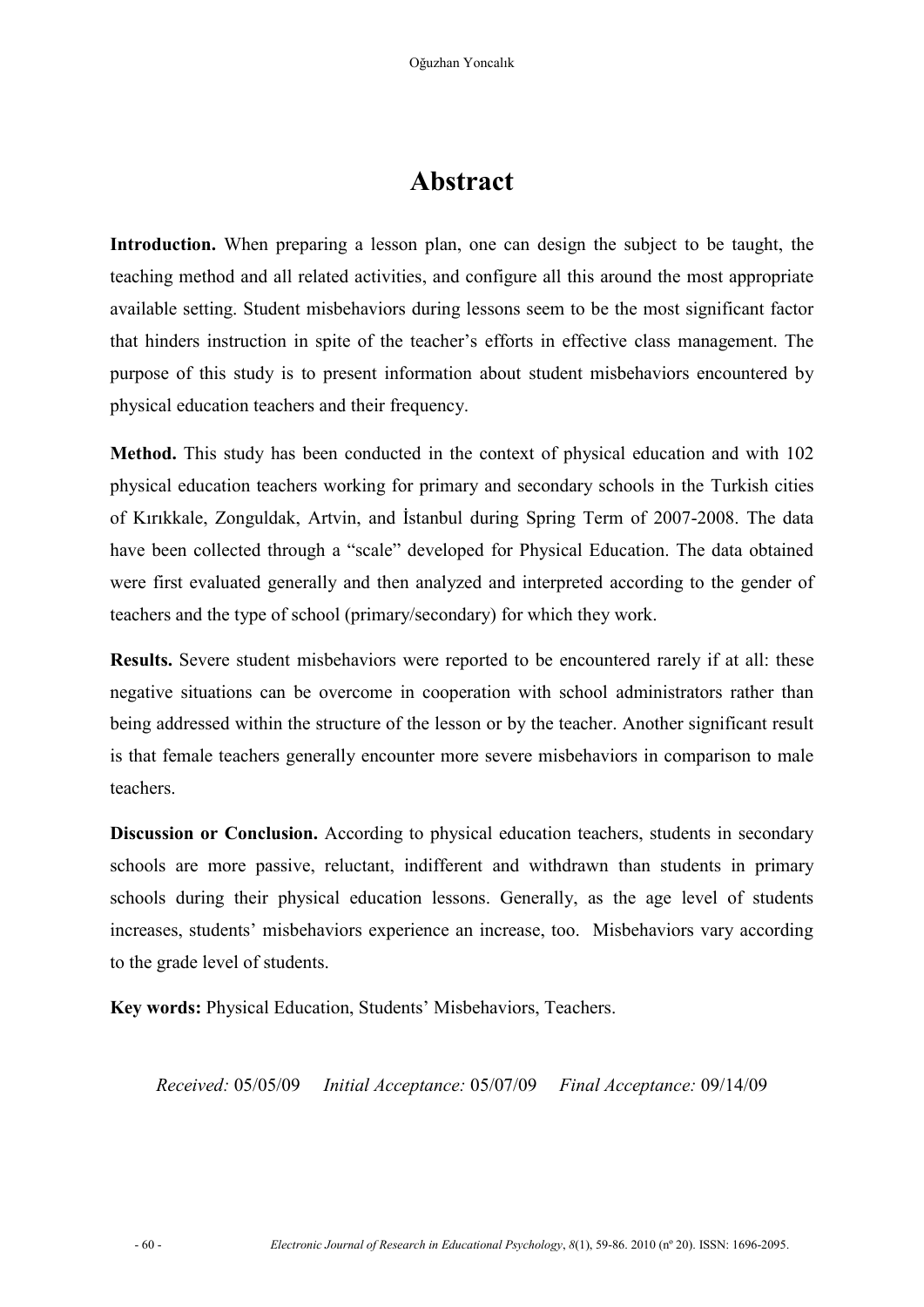#### **Introduction**

When preparing a lesson plan, one can design the subject to be taught, the teaching method and all related activities, and configure all this around the most appropriate available setting. Student misbehaviors during lessons seem to be the most significant factor that hinders instruction in spite of the effort exerted by the teacher for effective behavioral management. The reason for this is that misbehaviors cannot be predicted in advance, even if the teachers has some expectation of them while planning the lesson. Nonetheless, it can still be argued that misbehaviors displayed by students during lessons include certain stereotyped behavioral patterns. There are even models put forward by many researchers as to what these behaviors are and how to cope with them. Charles (1992) categorized students' classroom misbehaviors under five headings and explained them as the following: 1- Attack: Students' physical or verbal attacks on the teacher or other students. 2- Corruption: Cheating, lying, theft. 3- Disobeying authority: Resisting what teachers ask them to do. 4- Disrespect in classroom: Talking loudly, weird behaviors, wandering around the classroom. 5- Wasting time: Not performing the duty assigned, being indifferent to the lesson, paying attention to things irrelevant to the lesson.

In their studies, Goyette, Dore and Dion (2000) classified pupils' misbehaviors in the subject "physical education" under three levels. Behaviors included in the first level are as follows: being distracted, talking, late arrival, no-uniform, leaving the room. Behaviors at the second level were listed as clowning around, quarreling, harassing, making noise, altering the activity, intentionally breaking the rules, withdrawing from participation in an activity. The ones included at the third level are criticizing one's fellows, destroying materials, aggressivity, dangerous conduct, rudeness, ridiculing, resisting instruction. Supaporn, Dodds and Griffin (2003) conducted a study in which they examined participants' perceptions of misbehavior in a middle school physical education setting. They observed a male physical education teacher and his 14 seventh- and eighth-grade students in a 10-day basketball unit. All the classes during the unit were observed and both the teacher and students were interviewed by the researchers in order to determine their perceptions of misbehavior. According to the teacher and the students, misbehavior is not acting in the way students were expected to. Various degrees of misbehavior were also classified by the teacher and the students. According to them, degrees of misbehavior ranged from mild to severe. "Fooling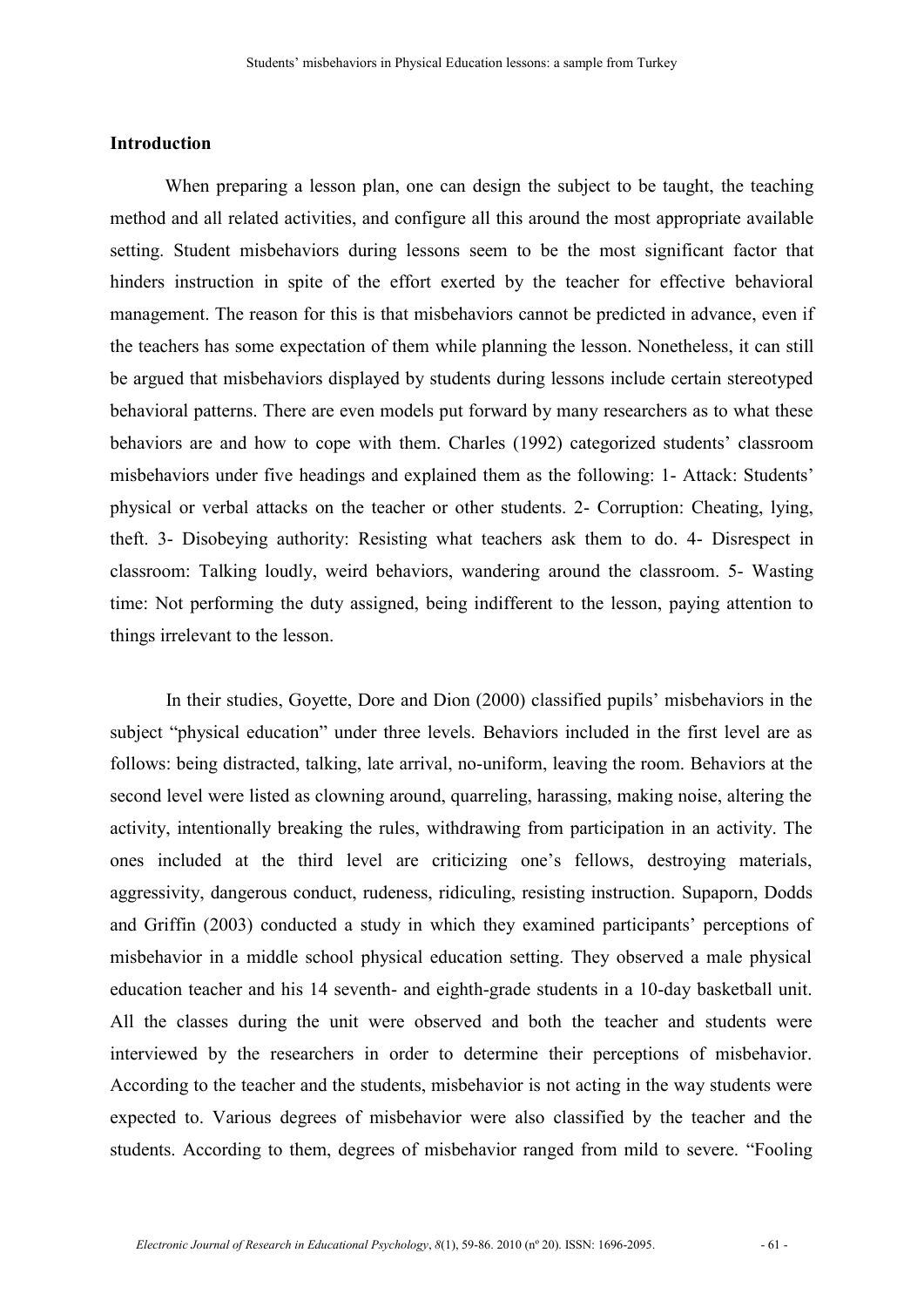around" was an example of mild misbehavior, and shooting baskets while the teacher is giving instructions was a moderate misbehavior. However, fighting was considered severe misbehavior. Furthermore, students' perceptions of misbehavior varied in terms of whether they or their own group of friends participated in a specific action. They were reluctant to identify an action as misbehavior when it occurred within their own clique (Supaporn, Dodds & Griffin 2003).

In a study conducted in Çukurova University, student misbehaviors experienced by students in the "Classroom Teaching" department were in line with the results of existing research—especially "Talking out of turn", "Being noisy", "Disturbing others," Inattentiveness", "Chatting" and "Inappropriate movement". Almost all participants in the study focused on three main characteristics while defining students' misbehaviors: disturbing lessons, hindering others from participating in a lesson, and using threatening speech (arguing, quarreling, tattling) in the classroom. One student defined student misbehavior thus: "To me, misbehaviour is a behaviour that prevents others from concentrating on reading or writing activities. It also threatens the ongoing instruction or lesson" (Atıcı, 2007). Supaporn (2000) defined students' misbehaviors from the perspective of high school students. The students participating in the study defined student misbehaviors as not performing what they were asked to do by the teacher or performing what they were asked not to do. According to data obtained from the study, student misbehaviors have been categorized as harassment (criticizing peers, hurting peers, discrimination), not paying attention (fooling around, talking, using inappropriate language), not complying with the rules (not participating, not following class rules, not following activity rules, objecting to activities) and others (cheating, fighting, smoking). Infantino and Little (2005) found that the behaviors students report to be most frequent in occurrence are considered also the most wearisome behaviors. As a result of data analyses on student questionnaires, behaviors defined as talking out of turn, talking back, being out of one's seat, eating, hindering other children, making unnecessary noise, disobedience, physical aggression, unpunctuality, idleness/slowness, untidiness and others are regarded as the most wearisome and common behaviors. In his/her comparison between the most wearisome and common behaviors encountered by secondary school teachers, Little (2005) stated that the results were almost the same. The most common behaviors were also found to be the most wearisome behaviors.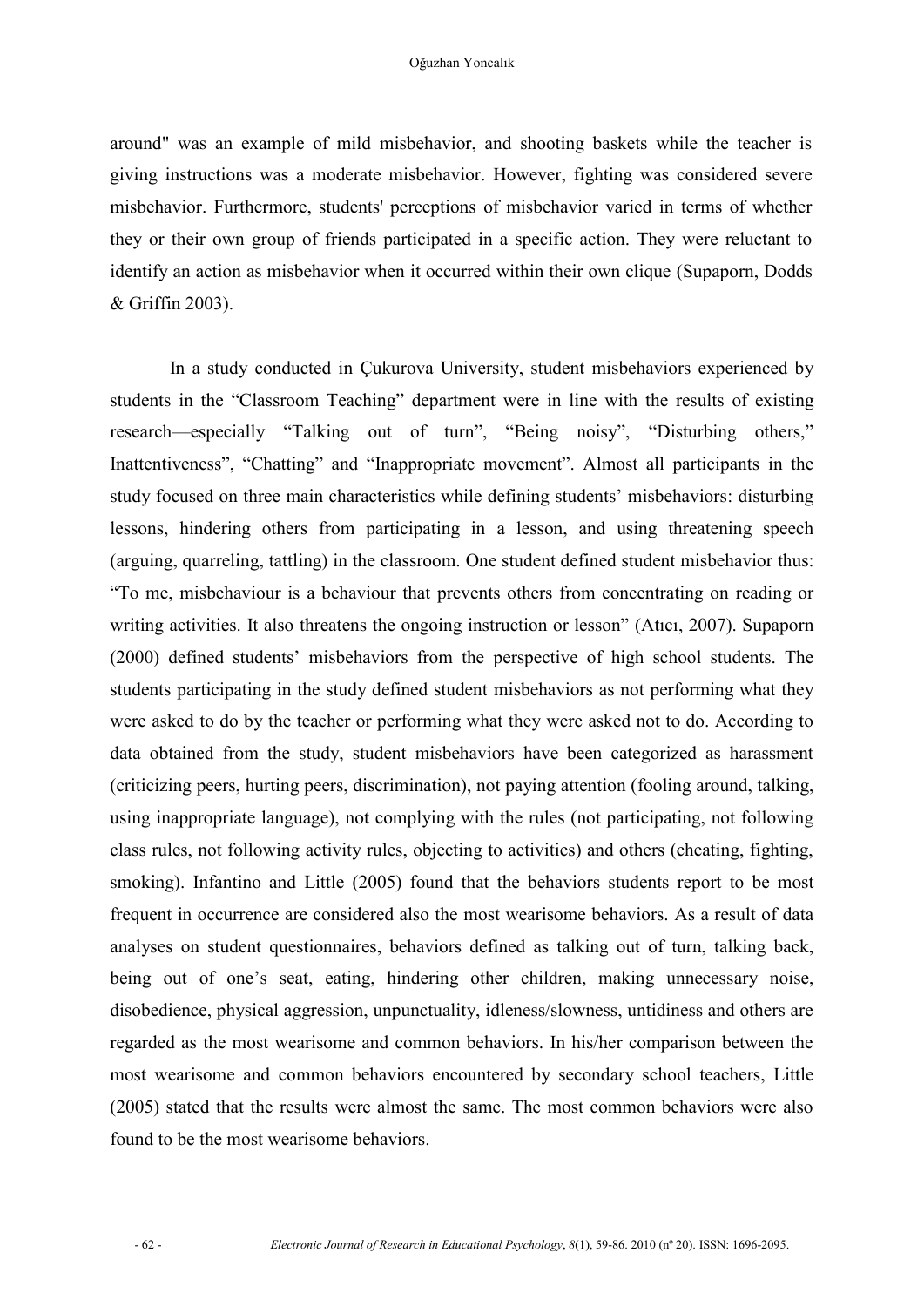Stephens, Kyriacou and Tønnessen (2005) studied how student teachers in Norway and England explained pupils' misbehaviors. As a result of analyses on data obtained from this study, behaviors were categorized under six main headings and expressed as follows: "1- Aggression towards other pupils'' (bullying; physical aggression towards other pupils; using a mobile telephone during the lesson), 2-"Delinquent behavior'' (bringing a striking or stabbing weapon into the classroom; being under the influence of substances), 3- ''Oppositional deviance'' (persistent breaking of class or school rules; hostile arguments with the teacher; cheeky or rude remarks or replies to the teacher; skipping lessons or truanting from school), 4- ''Passive deviance'' (getting out of seat or workplace without permission [if this is required]; being late for school or lesson; talking out of turn) 5- ''Anti-social behavior'' (racist remarks; vandalism) and 6- ''Off-task behavior'' (intentional work avoidance; interrupting other pupils). Bru, Murberg and Stephens (2001) studied pupils' misbehaviors by considering their association with family structure and negative life experiences. They explored pupils' misbehaviors through the use of a scale where students evaluated themselves. The researchers emphasized that there was no existing scale in common use which identified and evaluated pupils' misbehaviors. In their studies, they stated that a 10 item scale including behaviors such as bullying others, quarrels and fighting, disruptive behavior and truancy had been used as a data collection tool. Through a factor analysis, pupils' misbehaviors were grouped in two main dimensions as antisocial behavior towards other pupils (quarreling and conflicting behaviors including bullying others) and oppositional behavior towards teachers (weak concentration, inappropriate behaviors or bad temper toward the teacher, and truancy). It was discovered that student misbehaviors most commonly reported among adolescent students participating in the study were weak concentration and disruptive behaviors. Bru, Stephens, and Torsheim (2002) in their studies with 3884 students from grades 6 and 9 of Norwegian elementary schools, emphasized that there were considerable correlations between the students' sense of class management and the misbehaviors that they reported having displayed. It was expressed that differences in the type of class management were generally related to students' misbehaviors.

In another study revealing students' perceptions of classroom discipline strategies used in Australia, China and Israel, three different national scenarios were addressed in the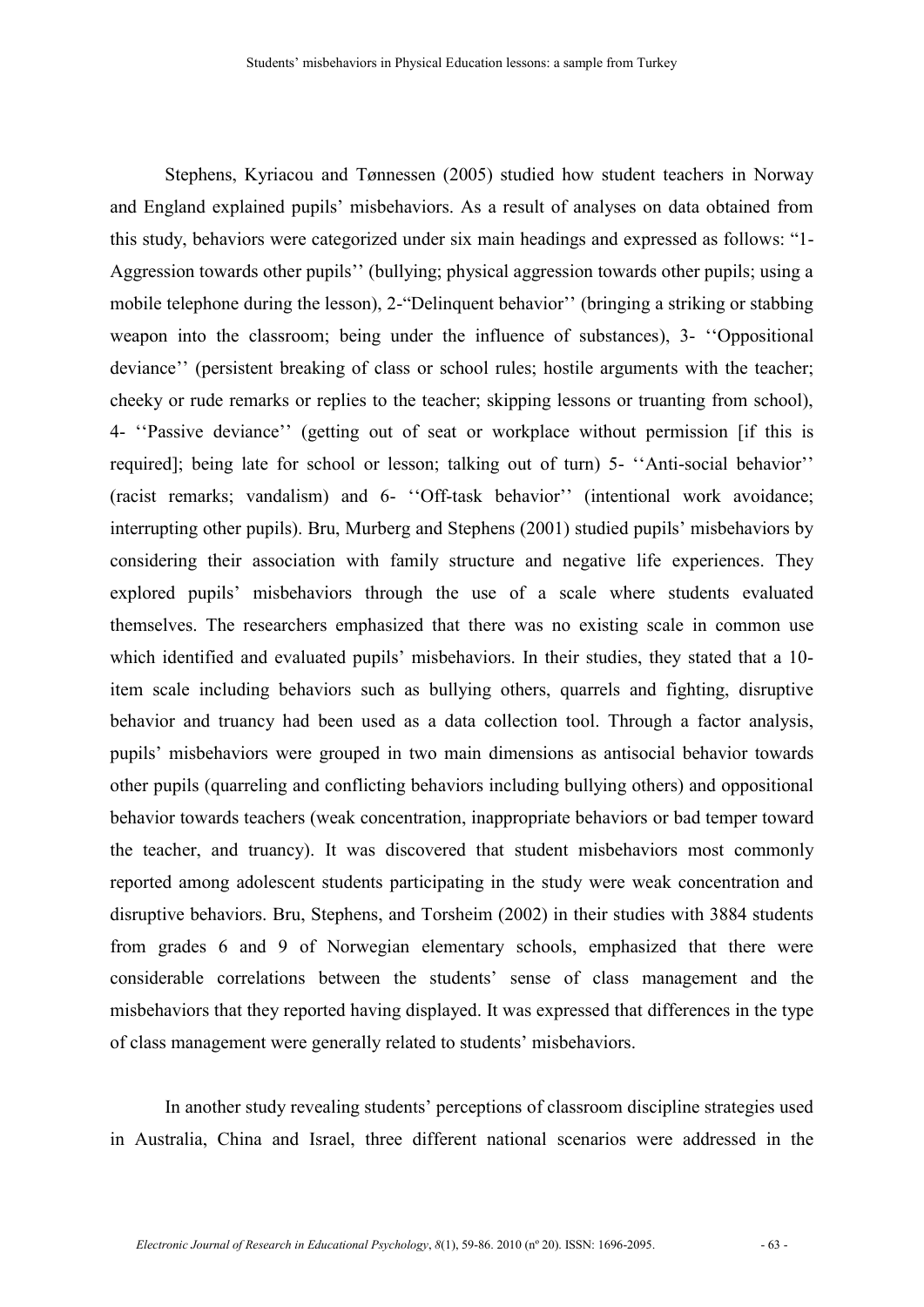examination of how 748 teachers and 5521 students defined the types of discipline strategies used by teachers, and of student misbehaviors. It was observed that Chinese teachers were less punishing and aggressive in comparison to Israeli and Australian teachers, tending to cover up faults and be more supportive towards students. In all three countries, increased use of aggressive strategies in class management was interpreted as having the greatest association with student misbehavior (Lewis, Romi, Qui, & Katz, 2005). In another study on evaluations of Australian and Chinese teachers regarding problematic student behaviors, it was emphasized that Chinese teachers generally linked problematic student behaviors with family factors while Australian teachers associated them with talent (Ho, 2004). Also, Liljequist and Renk (2007) found teachers to have more difficulty with introverted students than extroverted ones.

Turnuklu and Galton (2001) determined the most commonly encountered behaviors in Turkish and British primary schools as noisy or illicit talking and inappropriate movements. This is similar in classrooms of both countries. Teachers deal with moderate behaviors more than extreme ones. It was emphasized that behaviors such as insulting other pupils, insulting the teacher, making objections to the teacher, physical aggression towards other pupils, taking something without permission, and illicit eating and drinking were extremely rare in classrooms of both countries. Ding, Li, Li and Kulm (2008) focused on the perceptions of 244 Chinese teachers, including physical education teachers, regarding students' misbehaviors, developing a questionnaire in an attempt to probe teachers' opinions about class management and the most common and wearisome student misbehaviors. Another purpose of the questionnaire was to understand teachers' needs for more advanced competency in classroom management. The misbehavior most commonly encountered by teachers was found to be daydreaming, at 46.3 percent. This behavior was also discovered to be the most wearisome and troublesome behavior (22.1%). The second most common behavior was talking out of turn (18.4%), while the second most wearisome one was slowness (14.3%). According to Chinese teachers participating in the study, daydreaming was much more common than talking out of turn and more wearisome than slowness. This conflicts with previous research in Western countries. In Western studies, talking out of turn was reported to be the most common and wearisome behavior. Leung and Ho (2001) emphasized a possible cultural factor. Classroom order is more highly structured in Hong Kong than in the UK owing to the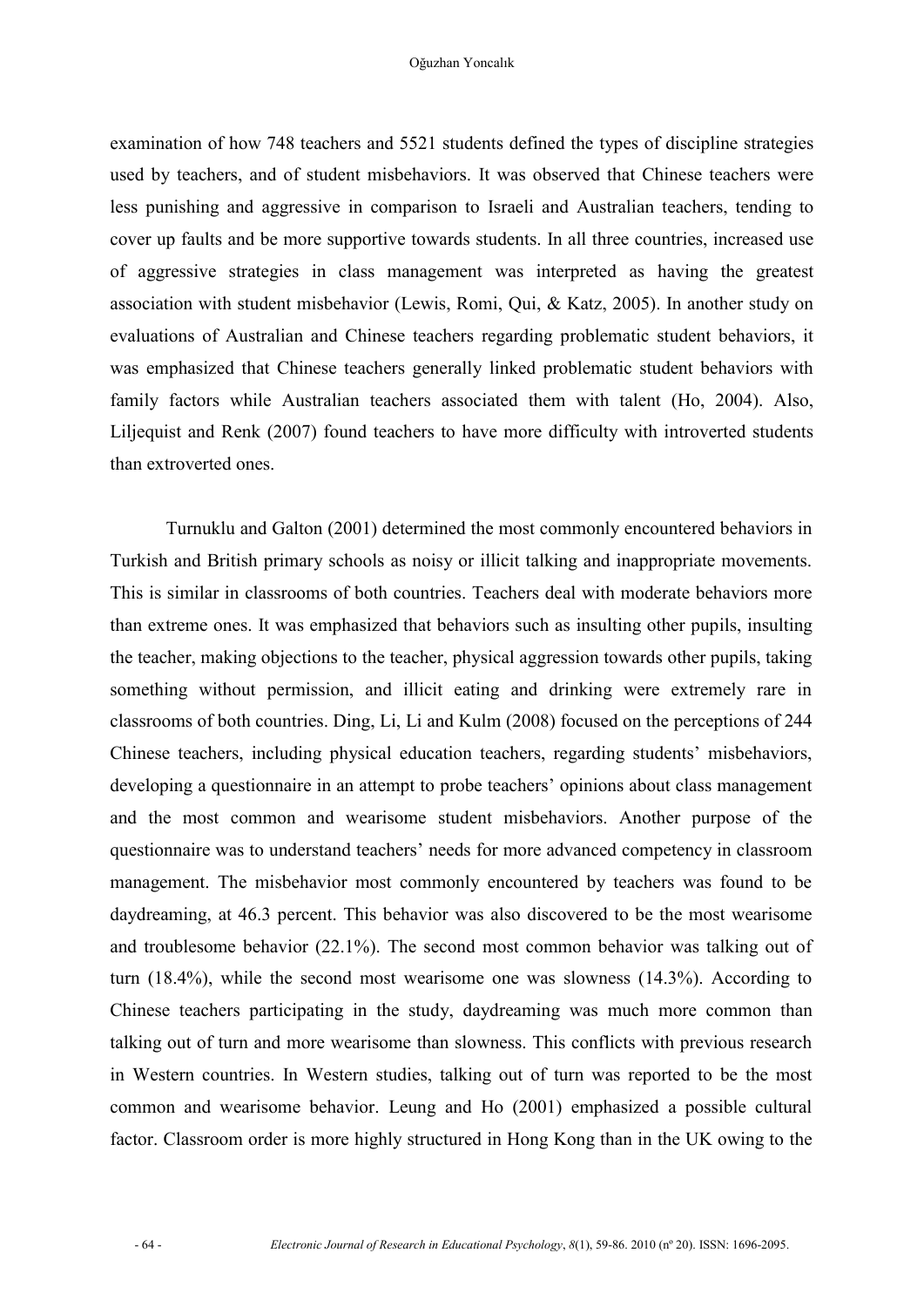influence of Chinese culture in Hong Kong, especially the Confucian ethic. Therefore, it can be seen that hindering other students was not as severe as in the British study. Instead, students' non-attentiveness aroused teachers' concerns. A convenience sample (*n* = 144) from 10 primary schools responded to this survey.

Merrett and Wheldall (1984; cited in: Ding et al., 2008) in their study on 119 British teachers from 29 primary schools, concluded that 62 percent of the teachers participating in the study spent most of their time addressing the most commonly encountered classroom misbehaviours defined as talking out of turn, disturbing others, nonattendance and disobedience. These authors obtained similar results in 1988 from another study on 198 British teachers from 32 primary schools and again with 166 Australian primary school teachers (Wheldall & Beaman, 1994; as cited in: Ding et al., 2008). Both studies reported that talking out of turn was the most common and wearisome student misbehavior (Ding et al., 2008). A study conducted in England and Norway with 128 primary school teachers (doctorate students who were taking a teacher training course) collected teachers' opinion of pupils' misbehaviors, their frequency and strategies for handling them. As a result of this study, most common behaviors in terms of their mean values were found to be "Talking out of turn (e.g. calling out, interrupting, inappropriate remarks or distracting chatter during the lesson)", "Intentional work avoidance (e.g. delaying starting work, not having important books or equipment)", "Interrupting other pupils (e.g. by distracting them from work)", "Making unnecessary noise (e.g. by scraping the chair, banging objects, or other noisy behavior)", "General rowdiness, horseplay or mucking about", and "Arriving late for the lesson", while the least encountered behaviors were reported as: "Bringing a striking or stabbing weapon into the classroom (e.g. a club or a knife)", " Being under the influence of substances (e.g. alcohol or drugs) upon entering the classroom", "Physical aggression towards the teacher", "Hostile argument with the teacher", "Vandalism (e.g. breaking or damaging furniture or things belonging to other pupils, the teacher or the school)", "Racist remarks", "Physical aggression towards other pupils (e.g. by pushing or striking)", "Bullying other pupils", "Using a mobile phone during the lesson" (Kyriacou, Avramidis, Høie, Stephens, & Hultgrem, 2007).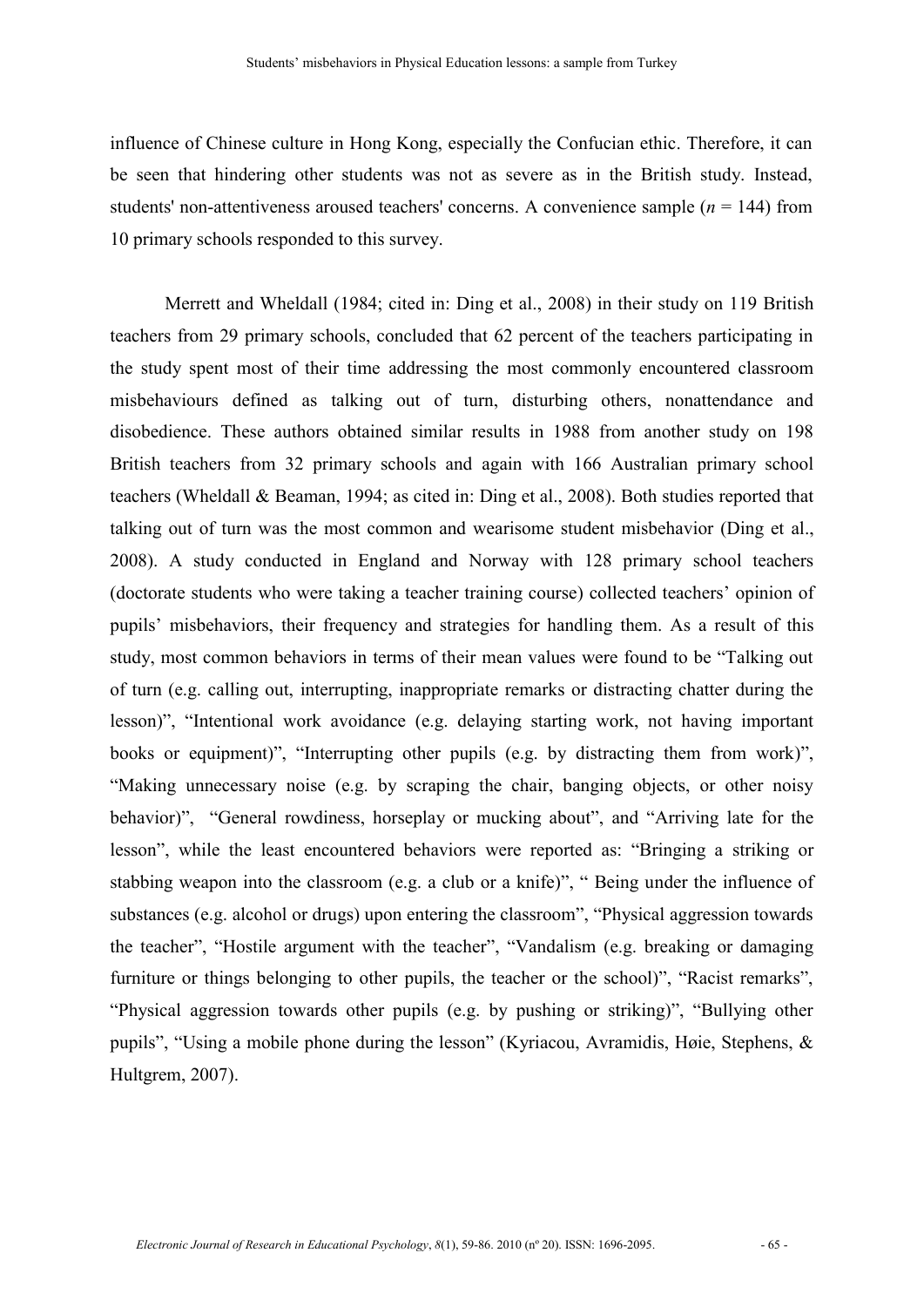#### **Method**

#### *Participants*

This study was conducted with 102 physical education teachers randomly selected from primary and secondary schools of the Turkish Republic, Ministry of National Education (T.C. MEB), located in the cities of Kırıkkale, Zonguldak, Artvin, and İstanbul. Thirty-eight of these teachers were female and the remaining 64 were male. In terms of placement, 22 female teachers were working for primary schools and 16 for secondary schools; 37 male teachers were working for primary schools and 27 for secondary school. 59 of the participating teachers reported that they were working for primary schools and 43 said they were working for secondary schools. The data were collected through face-to-face interviews with teachers. These teachers worked for 73 different schools in total. Under current conditions in Turkey, it is a positive sign when a school has a dedicated physical education teacher. Years of professional experience as physical education teachers varied from 2 to 25 years.

#### *Instrument*

For this study, we felt that a data collection scale in Turkish should be developed. After a meticulous review of domestic and foreign literature on the topic, the most comprehensive scale (questionnaire) for fulfilling the purposes of the study and determining student misbehaviors encountered during physical education classes was the scale developed by Kulinna, Cothran and Regualos (2003) for physical education. Some items were excluded from the Turkish version of the scale and remaining items were listed randomly and included in the study. The reason for this is that some items were thought to overlap with and be similar to other items in terms of meaning. For instance, "Fighting" was considered to be within the scope of "Being Quarrelsome"; "Sexual harassment" within the scope of "Obscene gestures"; "Leaving group during activity" within the scope of "Not participating"; "Poor sportsmanship" within the scope of "Playing too rough"; "Using menstrual period as an excuse" within the scope of "Pretending to be sick".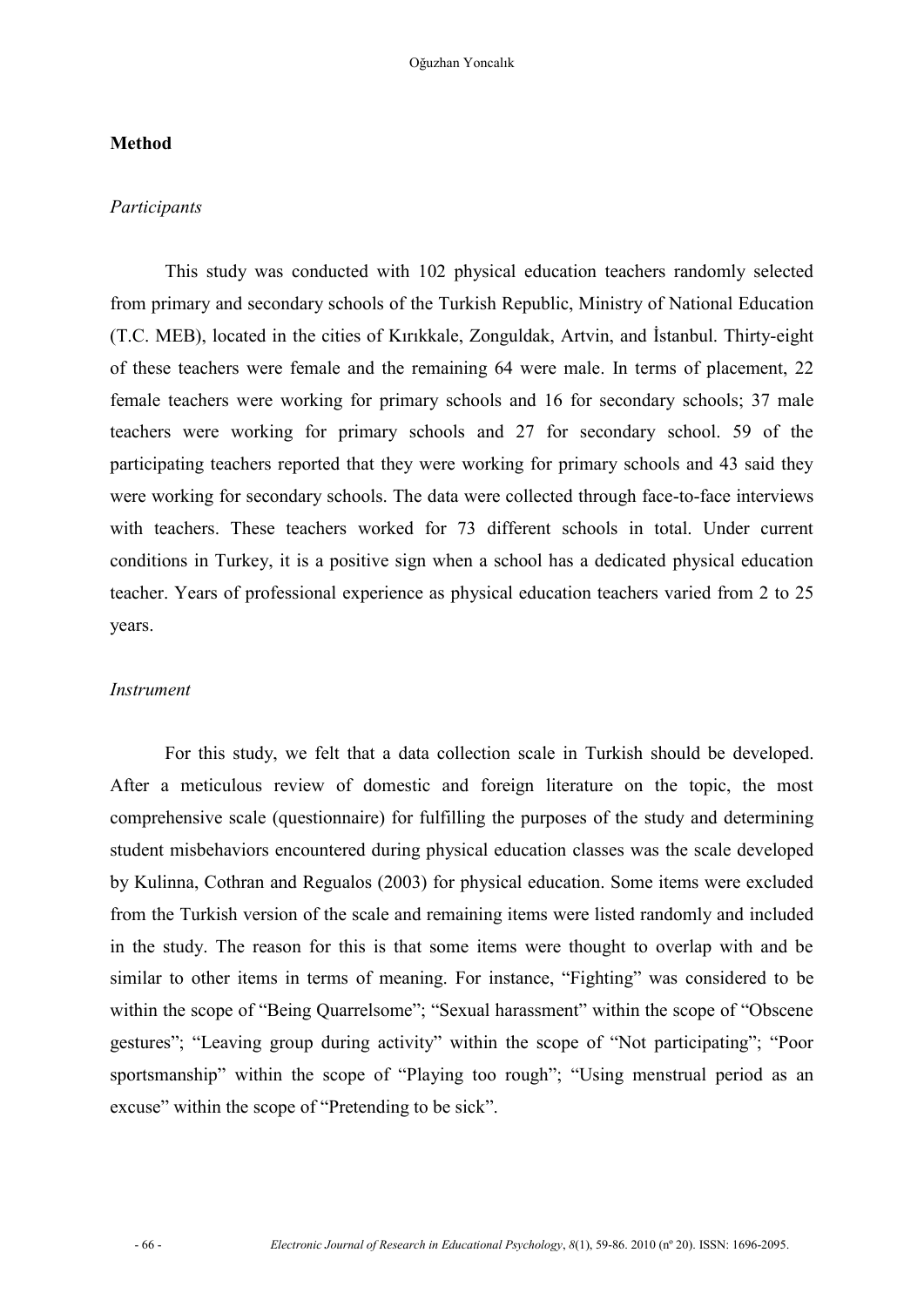After the scale had been translated into Turkish, we had two instructors, both of whom were lecturers at Düzce University, retranslate it into English. When compared to the original text, the translated text did not display any significant semantic shifts. The items in the original version of the scale generally consisted of one or a few words, making it possible to go through this stage without difficulty. Afterwards, the Turkish version of the scale was presented to three educationalist professors at the Faculty of Education, Kırıkkale University, and a consensus was reached about its compatibility with Turkish culture. Since factor structures of the original scale were not taken into account in this study and the scale was applied with participants of a certain age and occupation, there was no need to conduct an adaptation process into Turkish in a statistically meaningful manner. In this study, each answer the participants gave to the each item in the questionnaire was evaluated separately and the mean scores of the participants' answers for each item were rated from the lowest mean to the highest mean. If one wanted to obtain results through factors of the scale, then the adaptation process in question should be considered (i.e., when applied on Turkish teachers or students, one should conduct a study on the validity of factor structures). Short of reaching a total consensus, a general rule of thumb is that an analysis should be conducted with at least three times as many subjects as the number of items included in scale for the purposes of identifying reliability. In this study, analysis of responses from 102 participants to the 43-item scale yielded a Cronbach Alpha reliability coefficient of .87. Responses to the questionnaire were prepared as choices "Never, Barely, Seldom, Quite, A lot" as a five-point Likert scale. The students completed the questionnaire in seven to eight minutes on average. Teachers participating in the study were told that they could add additional comments for information not covered in questionnaire items on the back of the questionnaire pages.

#### *Data Analysis*

The data were transferred to the SSPS 12.0 pocket program and evaluated. For an interpretation of the data obtained, independent t-test was used for unrelated groups (gender: male/female; school: primary/secondary).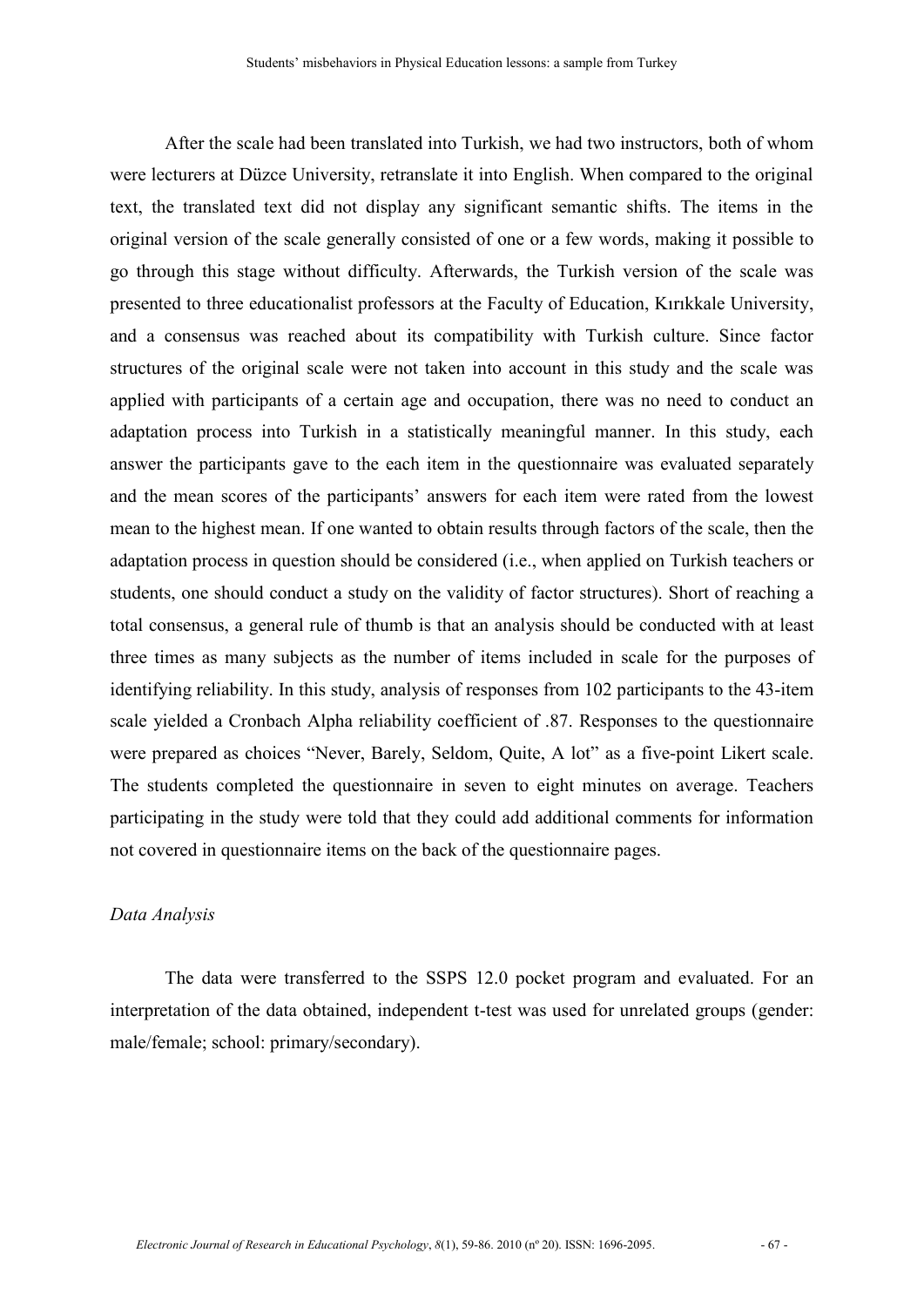#### **Results**

The findings obtained as a result of data analyses on several variables are presented below.

As seen in Table 1, student misbehaviors encountered in physical education classes were ranked from the lowest to the highest mean in accordance with mean values for responses provided by the 102 physical education teachers participating in the study. According to Table 1, the least commonly encountered student misbehaviors in the 73 different schools are: "Displaying gang symbols", "Bringing weapons to class", "Smart mouth toward teacher", "Writing on walls", "Stealing", "Interrupting" and "Smoking". This lack of significant behavior problems can be regarded as a positive finding with regard to the educational process. All the items mentioned are among notable disciplinary actions in schools. These behaviors can be said to be related to psycho-social characteristics of students rather than the lesson structure or teacher. They are rather negative situations which can be overcome in cooperation with school administrators. Another positive finding is that they are encountered rarely if at all.

|                 | Students' Misbehavior               |      |  |  |  |  |
|-----------------|-------------------------------------|------|--|--|--|--|
| 1               | Displaying gang symbols             | 1.48 |  |  |  |  |
| $\overline{2}$  | Bringing weapons to class           | 1.52 |  |  |  |  |
| $\overline{3}$  | Smart mouth toward teacher          | 1.66 |  |  |  |  |
| $\overline{4}$  | Writing on walls                    | 1.72 |  |  |  |  |
| 5               | <b>Stealing</b>                     | 1.76 |  |  |  |  |
| 6               | Interrupts                          | 1.80 |  |  |  |  |
| 7               | Smoking                             | 1.82 |  |  |  |  |
| 8               | Whining                             | 2.00 |  |  |  |  |
| 9               | Showing off                         | 2.13 |  |  |  |  |
| 10              | Clings to the teacher               | 2.13 |  |  |  |  |
| 11              | Poor self-image                     | 2.21 |  |  |  |  |
| 12              | Misses or is late for class         | 2.22 |  |  |  |  |
| 13              | Not following directions            | 2.24 |  |  |  |  |
| 14              | Obscene gestures                    | 2.30 |  |  |  |  |
| 15              | Cheating                            | 2.34 |  |  |  |  |
| 16              | Pretends to be sick                 | 2.38 |  |  |  |  |
| 17              | Doesn't participate                 | 2.40 |  |  |  |  |
| 18              | Doesn't line up right               | 2.40 |  |  |  |  |
| 19              | Forming cliques                     | 2.42 |  |  |  |  |
| 20              | Lying                               | 2.43 |  |  |  |  |
| 21              | Moves slowly on purpose             | 2.45 |  |  |  |  |
| $\overline{22}$ | Continually sayingl "I can't do it" | 2.45 |  |  |  |  |
| 23              | Gum chewing                         | 2.47 |  |  |  |  |

**Table 1. Ranking Of Student Misbehaviors Encountered By Teachers, according to their Mean Values**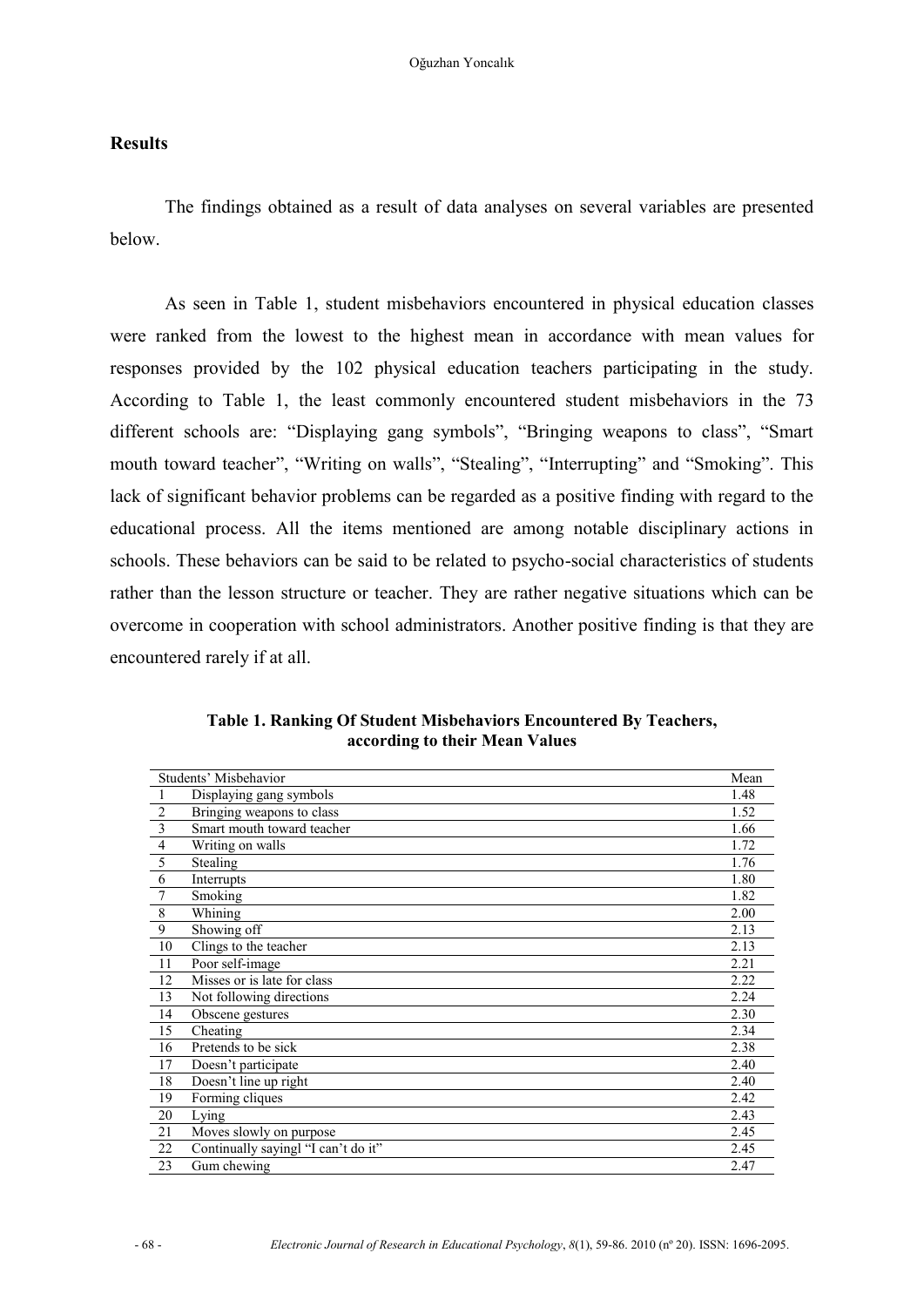| 24 | Unsafe actions                            | 2.48 |
|----|-------------------------------------------|------|
| 25 | Always asks to have instructions repeated | 2.56 |
| 26 | Acts shy and withdrawn                    | 2.58 |
| 27 | Lazy                                      | 2.58 |
| 28 | Gets upset when loses/fails               | 2.64 |
| 29 | Arguing                                   | 2.65 |
| 30 | Makes fun of other students               | 2.66 |
| 31 | Forgets gym clothes                       | 2.70 |
| 32 | <b>Bullying</b>                           | 2.74 |
| 33 | Talking                                   | 2.77 |
| 34 | Playing too rough                         | 2.78 |
| 35 | Doesn't take care of equipment            | 2.80 |
| 36 | Dirty gym clothes                         | 2.84 |
| 37 | Quarrelsome                               | 2.87 |
| 38 | Smart mouth toward students               | 2.92 |
| 39 | Giggling                                  | 3.00 |
| 40 | Pushing or punching others                | 3.04 |
| 41 | Tattling                                  | 3.05 |
| 42 | Always must be first or best              | 3.22 |
| 43 | Attention seeking                         | 3.23 |

According to the data in Table 1, the following are the thirteen student misbehaviors most commonly encountered by physical education teachers as ranked on the basis of their mean values: "Forgets gym clothes", "Bullying", "Talking", "Playing too rough", "Doesn't take care of equipment", "Dirty gym clothes", "Quarrelsome", "Smart mouth toward students", "Giggling", "Pushing or punching others", "Tattling", "Always must be first or best", "Attention seeking". When one studies the items listed in this ranking, he/she can argue that they can be classed into four categories. The first pertains to the monetary aspect represented in not taking care of or properly using the equipment, as well as misusing gym clothes (ranking 31-35-36). In the second, students use antagonistic behavior or speech toward each other during lessons (ranking 34-37-38-40). The third category represents students losing moderation in behaviors such as talking and laughing (ranking 33-39-41). The final category, including the two most commonly encountered behaviors among the 42 items, are students' unnecessary demands for winning the teacher's favor (ranking 42-43).

All other items received very similar mean values (Table 1) and are regarded as behaviors encountered relatively near the mean.

Table 2 includes t-test analysis results on data regarding student misbehaviors encountered by physical education teachers according to type of school. According to these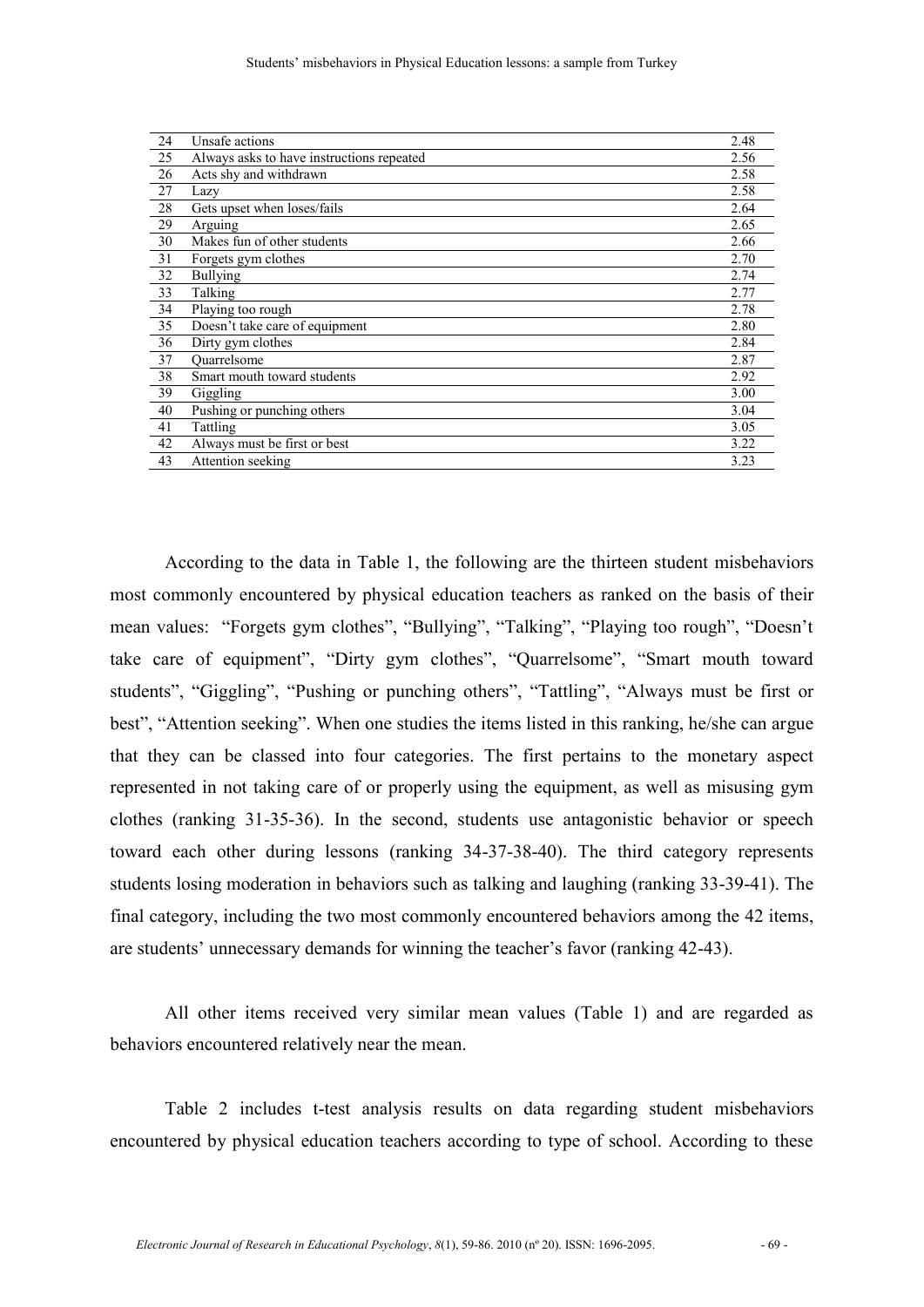results, we found statistical differences in 11 of 46 items: "Pushing or punching others" (p=.042), "Whining" (p= .013), "Doesn't participate" (p=.036), "Showing off" (p= .001), "Pretends to be sick" ( $p = .011$ ), "Lying" ( $p = .013$ ), "Always asks to have instructions repeated" (p=  $.041$ ), "Smoking" (p=  $.000$ ), "Bringing weapons to class" (p=  $.041$ ), "Gum chewing" ( $p=$  .001), "Clings to the teacher" ( $p=$  .002). According to the results of t-test analysis, the items "Gum chewing", "Showing off", "Pretends to be sick", "Doesn't participate", "Smoking", and "Bringing weapons to class" were encountered considerably  $(p < .05)$  more often by teachers working for secondary schools as compared to primary schools. In contrast, the items "Pushing or punching others", "Whining", "Lying", "Always asks to have instructions repeated" and "Clings to the teacher" were reported considerably more often by teachers working for primary schools. This situation encountered by teachers working for primary schools can be seen as developmentally appropriate, considering the ages of primary school children. Pushing or punching others and displaying behaviors individually or collectively without thinking of their morally negative significance are situations that can be attributed especially to children in the earliest stages of primary school.

| <b>Behaviors</b>           | Typ of<br>Sch* | Mean | t     | р    | <b>Behaviors</b>                             | Typ of<br>Sch | Mean | t     | p    |
|----------------------------|----------------|------|-------|------|----------------------------------------------|---------------|------|-------|------|
| <b>Pushing or punching</b> | $Pri*$         | 3.22 |       | .042 | Showing off                                  | Pri           | 1.89 | 3.454 | .001 |
| others                     | Sec*           | 2.76 | 1.885 |      |                                              | Sec           | 2.55 |       |      |
| <b>Smart mouth toward</b>  | Pri            | 2.96 | .656  | .513 | Pretends to be sick                          | Pri           | 2.20 | 2.589 | .011 |
| students                   | Sec            | 2.82 |       |      |                                              | Sec           | 2.74 |       |      |
|                            | Pri            | 2.38 | .898  | .372 | Not following<br>directions                  | Pri           | 2.13 | 1.286 | .202 |
| <b>Obscene gestures</b>    | Sec            | 2.17 |       |      |                                              | Sec           | 2.42 |       |      |
|                            | Pri            | 2.86 |       |      | Doesn't take care of                         | Pri           | 2.75 | .648  |      |
| <b>Playing too rough</b>   | Sec            | 2.65 | .952  | .344 | equipment                                    | Sec           | 2.89 |       | .519 |
|                            | Pri            | 2.93 |       | .629 | Doesn't line up right                        | Pri           | 2.36 | .276  | .783 |
| <b>Ouarrelsome</b>         | Sec            | 2.82 | .485  |      |                                              | Sec           | 2.43 |       |      |
| <b>Smart mouth toward</b>  | Pri            | 1.50 | 1.877 | .064 | Unsafe actions                               | Pri           | 2.40 | .839  | .404 |
| teacher                    | Sec            | 1.92 |       |      |                                              | Sec           | 2.57 |       |      |
| Makes fun of other         | Pri            | 2.80 | 1.423 | .158 | Interrupts                                   | Pri           | 1.71 | .755  | .452 |
| students                   | Sec            | 2.51 |       |      |                                              | Sec           | 1.86 |       |      |
|                            | Pri            | 2.72 |       |      | Lying                                        | Pri           | 2.69 | 2.518 | .013 |
| Arguing                    | Sec            | 2.57 | .729  | .468 |                                              | Sec           | 2.10 |       |      |
|                            | Pri            | 2.37 |       | .755 | Always asks to have<br>instructions repeated | Pri           | 2.71 | 2.067 | .041 |
| Cheating                   | Sec            | 2.30 | .312  |      |                                              | Sec           | 2.26 |       |      |
| Always must be first or    | Pri            | 3.25 |       | .772 | Smoking                                      | Pri           | 1.44 | 4.161 | .000 |
| best                       | Sec            | 3.18 | .290  |      |                                              | Sec           | 2.42 |       |      |
|                            | Pri            | 2.67 |       |      | Bringing weapons to<br>class                 | Pri           | 1.36 | 2.077 | .041 |
| <b>Bullying</b>            | Sec            | 2.86 | .824  | .412 |                                              | Sec           | 1.80 |       |      |
|                            | Pri            | 2.86 |       |      | Displaying gang                              | Pri           | 1.38 | 1.417 | .160 |
| Dirty gym clothes          | Sec            | 2.84 | .080  | .936 | symbols                                      | Sec           | 1.68 |       |      |
|                            | Pri            | 2.20 |       |      |                                              | Pri           | 1.60 |       | .148 |
| Whining                    | Sec            | 1.68 | 2.540 | .013 | Writing on walls                             | Sec           | 1.94 | 1.459 |      |

**Table 2. Mean Values of Student Misbehaviors according to Type of School (Primary/Secondary Education) where Teachers are Working**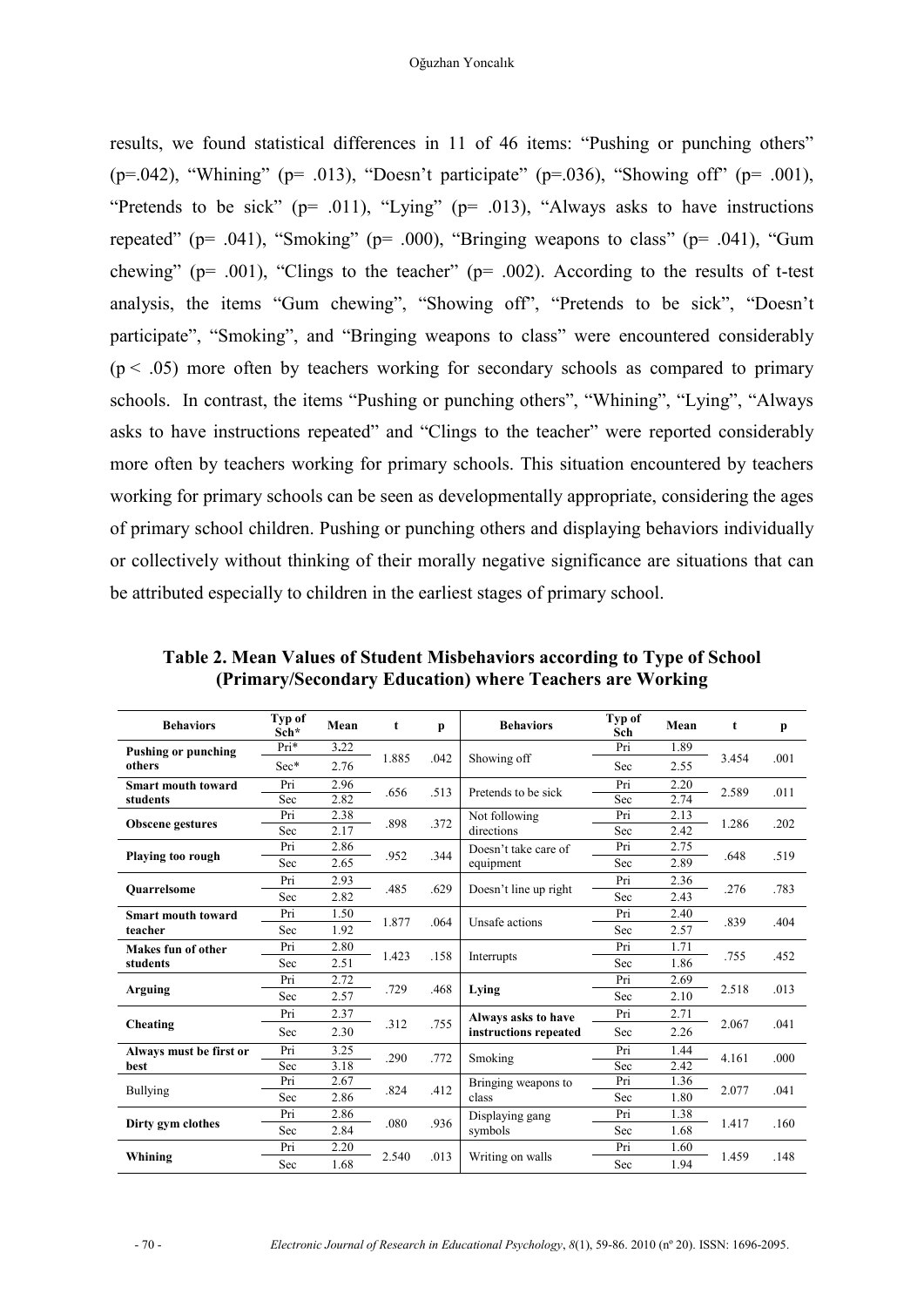| Continually saying, "I | Pri | 2.49 | .612  | .542 | Stealing                       | Pri | 1.72 |       | .500 |
|------------------------|-----|------|-------|------|--------------------------------|-----|------|-------|------|
| can't do it"           | Sec | 2.35 |       |      |                                | Sec | 1.86 | .677  |      |
|                        | Pri | 2.46 | 1.250 | .214 | Talking                        | Pri | 2.75 | .297  | .767 |
| Lazy                   | Sec | 2.73 |       |      |                                | Sec | 2.82 |       |      |
|                        | Pri | 2.21 |       | .801 | Giggling                       | Pri | 2.98 | .310  | .757 |
| Poor self-image        | Sec | 2.26 | .253  |      |                                | Sec | 3.05 |       |      |
| Moves slowly on        | Pri | 2.46 | .176  | .861 | Gum chewing                    | Pri | 2.10 | 3.536 | .001 |
| purpose                | Sec | 2.50 |       |      |                                | Sec | 2.97 |       |      |
|                        | Pri | 2.70 | .697  | .487 | Forming cliques                | Pri | 2.38 | .732  | .466 |
| Forgets gym clothes    | Sec | 2.86 |       |      |                                | Sec | 2.55 |       |      |
|                        | Pri | 3.15 | 1.239 | .218 | Misses or is late for<br>class | Pri | 2.16 | 1.109 | .270 |
| Attention seeking      | Sec | 3.41 |       |      |                                | Sec | 2.42 |       |      |
| Acts shy and withdrawn | Pri | 2.54 | .546  | .586 | Gets upset when<br>loses/fails | Pri | 2.61 | .480  | .632 |
|                        | Sec | 2.64 |       |      |                                | Sec | 2.71 |       |      |
| Tattling               | Pri | 3.15 | .626  | .533 | Clings to the teacher          | Pri | 2.45 |       |      |
|                        | Sec | 3.00 |       |      |                                | Sec | 1.71 | 3.138 | .002 |
| Doesn't participate    | Pri | 2.25 | 2.123 | .036 |                                |     |      |       |      |
|                        | Sec | 2.69 |       |      |                                |     |      |       |      |

\* Typ of Sch: Type of school

\* Pri: Primary

\* Sec: Secondary

The behaviors most commonly encountered by physical education teachers working for primary schools according to mean values are listed as "Always must be first or best", "Pushing or punching others"," Attention seeking", "Tattling", "Giggling", "Smart mouth toward students", "Quarrelsome", "Dirty gym clothes", "Playing too rough", "Makes fun of other students". According to the responses submitted by primary school teachers, the least commonly encountered student misbehaviors were described as "Bringing weapons to class" (1.36), "Displaying gang symbols" (1.38), "Smoking"(1.44), and "Smart mouth toward teacher" (1.50).

The student misbehaviors most commonly encountered by secondary school teachers are listed as "Attention seeking", "Always must be first or best", "Giggling" and "Tattling". According to the responses submitted by secondary school teachers, the least commonly encountered student misbehaviors were described as "Whining" (1.68), "Displaying gang symbols" (1.68) and "Clings to the teacher" (1.71).

As we continue to examine Table 2, we can see that for most of the scale items (30 items), mean scores assigned by secondary school teachers are higher than for their counterparts in primary schools. Although it cannot be said precisely that there are significant differences between them (primary/secondary), the scores lead to an assertion that as the age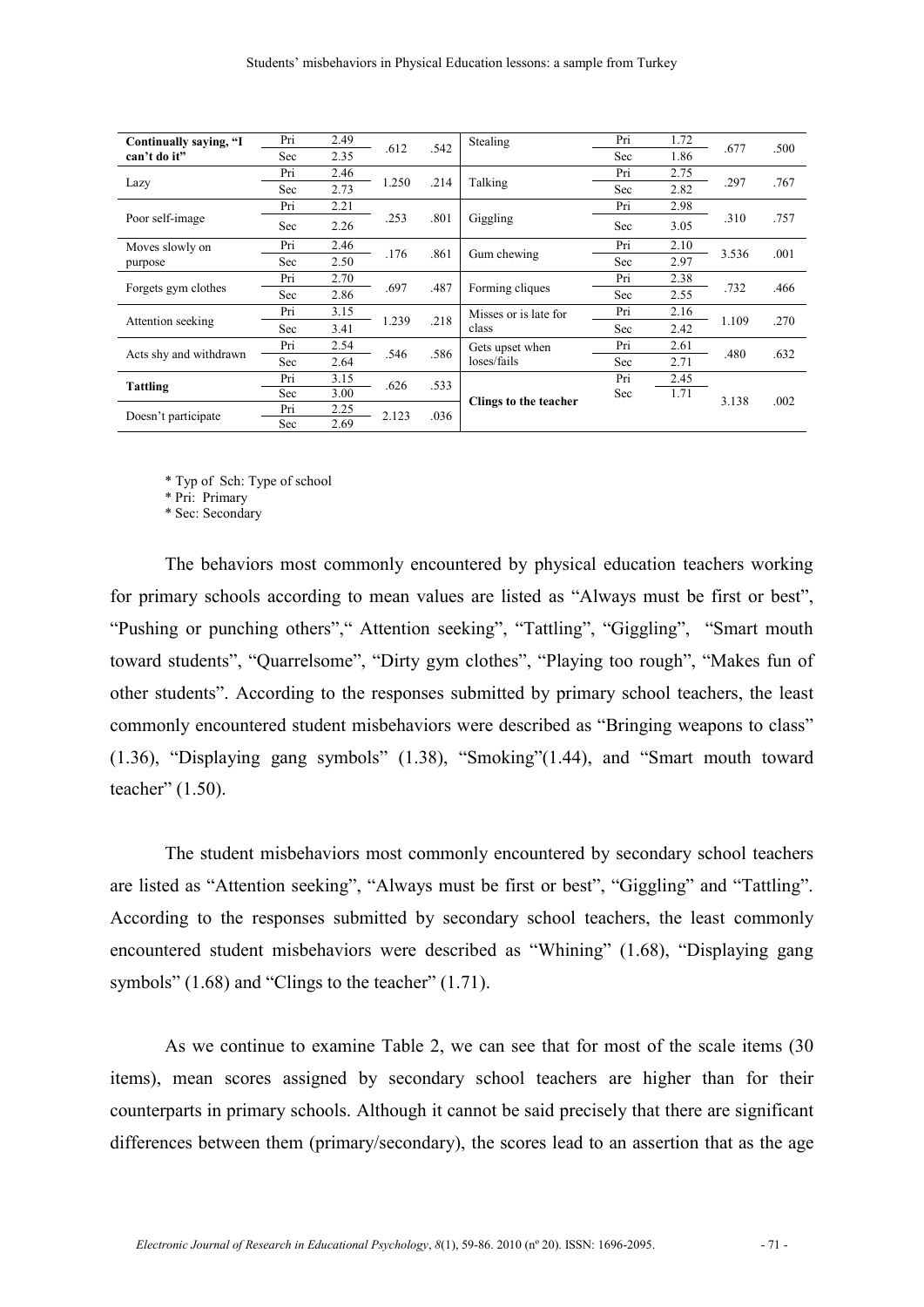of a student increases, so do student misbehaviors displayed in the classroom. For the remaining 16 items, however, primary school teachers are more likely to encounter these behaviors. These items are shown in bold in Table 2. The sixteen items in question have similar meanings and some of them can be evaluated in terms of each another. Presenting these items in sequence will help to express the issue better:

Pushing or punching others, Smart mouth toward students, Obscene gestures, Makes fun of other students, Arguing, Quarrelsome, Tattling, Playing too rough, Cheating, Always must be first or best, Whining, Continually saying, "I can't do it", Lying, Always asks to have instructions repeated, Clings to the teacher, Dirty gym clothes.

If we analyze the mean values of responses provided for items in Table 2 such as "Lazy", "Poor self-image", "Acts shy and withdrawn", "Doesn't participate", "Pretends to be sick", "Gets upset when loses/fails", "Not following directions", "Giggling", we can argue that secondary school students are more passive, reluctant, indifferent and withdrawn than primary school students during physical education lessons.

| <b>Behaviors</b>          | Gender | Mean | t     | D    | <b>Behaviors</b>                             | Gender | Mean | t     | D    |
|---------------------------|--------|------|-------|------|----------------------------------------------|--------|------|-------|------|
| Pushing or punching       | $F^*$  | 3.15 |       |      | Showing off                                  | F      | 2.26 |       |      |
| others                    | $M^*$  | 3.01 | .521  | .603 |                                              | M      | 2.09 | .779  | .438 |
| Smart mouth toward        | F      | 3.15 | 1.288 |      | .201<br>Pretends to be sick                  | F      | 2.46 | .345  | .731 |
| students                  | M      | 2.83 |       |      |                                              | M      | 2.37 |       |      |
|                           | F      | 2.65 | 1.810 | .073 | Not following                                | F      | 2.36 | .675  | .501 |
| Obscene gestures          | M      | 2.19 |       |      | directions                                   | M      | 2.19 |       |      |
|                           | F      | 2.76 |       |      | Doesn't take care of                         | F      | 2.76 | .271  |      |
| Playing too rough         | M      | 2.79 | .105  | .917 | equipment                                    | M      | 2.83 |       | .787 |
|                           | F      | 3.15 |       | .142 | Doesn't line up right                        | F      | 2.23 | .880  |      |
| Ouarrelsome               | M      | 2.78 | 1.482 |      |                                              | M      | 2.45 |       | .381 |
| <b>Smart mouth toward</b> | F      | 2.12 | 2.571 | .012 | Unsafe actions                               | F      | 2.57 | .591  |      |
| teacher                   | M      | 1.50 |       |      |                                              | M      | 2.43 |       | .556 |
| Makes fun of other        | F      | 2.84 |       |      |                                              | F      | 1.96 | 1.049 |      |
| students                  | M      | 2.60 | 1.049 | .297 | Interrupts                                   | M      | 1.72 |       | .297 |
|                           | F      | 2.88 |       |      |                                              | F      | 2.48 | .133  |      |
| Arguing                   | M      | 2.57 | 1.325 | .188 | Lying                                        | M      | 2.44 |       | .894 |
|                           | F      | 2.42 |       | .600 | Always asks to have<br>instructions repeated | F      | 2.34 | 1.182 |      |
| Cheating                  | M      | 2.30 | .526  |      |                                              | M      | 2.63 |       | .240 |
| Always must be first      | F      | 3.16 | .275  | .784 | Smoking                                      | F      | 2.25 | 1.979 | .051 |
| or best                   | M      | 3.22 |       |      |                                              | M      | 1.69 |       |      |
|                           | F      | 2.70 |       | .813 | Bringing weapons to<br>class                 | F      | 1.66 |       | .448 |
| <b>Bullying</b>           | M      | 2.77 | .238  |      |                                              | M      | 1.48 | .762  |      |
| Dirty gym clothes         | F      | 2.69 | .784  | .435 | Displaying gang                              | F      | 1.79 | 1.649 | .103 |

**Table 3. Evaluation Mean Scores of Student Misbehaviors Encountered by Teachers, according to Teacher Gender**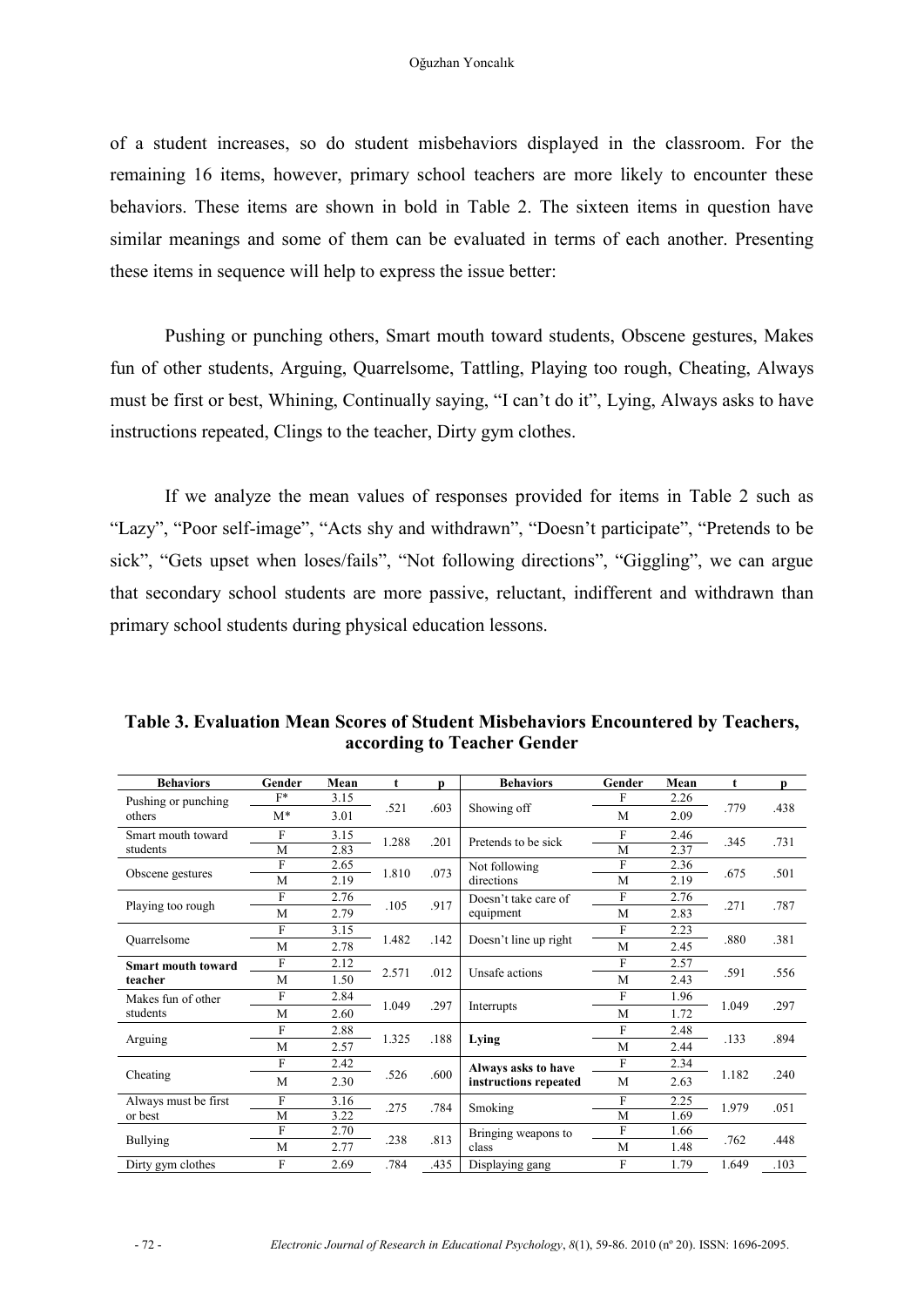|                        | M | 2.89 |       |      | symbols                         | M | 1.40 |       |      |
|------------------------|---|------|-------|------|---------------------------------|---|------|-------|------|
|                        | F | 1.80 | 1.073 | .286 | Writing on walls                | F | 1.76 | .105  | .917 |
| Whining                | M | 2.05 |       |      |                                 | M | 1.73 |       |      |
| Continually saying, "I | F | 2.53 |       | .595 | Stealing                        | F | 2.00 | 1.301 |      |
| can't do it"           | M | 2.41 | .534  |      |                                 | M | 1.69 |       | .196 |
|                        | F | 2.53 |       | .790 |                                 | F | 2.88 | .592  | .555 |
| Lazy                   | M | 2.60 | .267  |      | Talking                         | M | 2.72 |       |      |
|                        | F | 2.26 |       | .755 |                                 | F | 2.92 | .429  | .669 |
| Poor self-image        | M | 2.20 | .313  |      | Giggling                        | M | 3.02 |       |      |
| Moves slowly on        | F | 2.34 | .765  | .446 | Gum chewing                     | F | 2.64 | .725  | .470 |
| purpose                | M | 2.50 |       |      |                                 | M | 2.42 |       |      |
|                        | F | 2.79 | .252  | .802 | Forming cliques                 | F | 2.50 | .296  | .768 |
| Forgets gym clothes    | M | 2.72 |       |      |                                 | M | 2.42 |       |      |
|                        | F | 3.15 | .496  | .621 | Misses or is late for<br>class  | F | 2.38 | .705  | .483 |
| Attention seeking      | M | 3.27 |       |      |                                 | M | 2.20 |       |      |
| Acts shy and           | F | 2.53 |       |      | Gets upset when<br>loses/fails  | F | 2.73 | .520  | .604 |
| withdrawn              | M | 2.58 | .253  | .801 |                                 | M | 2.60 |       |      |
| Tattling               | F | 2.92 | .740  | .461 | F<br>Clings to the teacher<br>M |   | 2.03 |       |      |
|                        | M | 3.12 |       |      |                                 |   | 2.18 | .557  | .579 |
| Doesn't participate    | F | 2.30 | .584  | .561 |                                 |   |      |       |      |
|                        | M | 2.44 |       |      |                                 |   |      |       |      |

\*F: Female

\*M: Male

What is interesting in Table 3 is that mean scores from female teachers are higher than those of male teachers for 29 of the 46 items regarding student misbehaviors. It was determined that female teachers generally encounter more severe student misbehaviors included in this scale than do male teachers. According to results obtained, there was a statistically meaningful difference for one of the 46 items. According to t-test analysis for this item, female physical education teachers encounter the behavior "Smart mouth toward teacher" considerably more than do male physical education teachers.

According to female teachers, the most commonly encountered student misbehaviors are "Always must be first or best" (3.16), "Pushing or punching others" (3.15), "Smart mouth toward students" (3.15), "Quarrelsome" (3.15) and "Attention seeking". As for male teachers, the most commonly encountered behaviors are "Attention seeking" (3.27) and "Always must be first or best" (3.22).

According to female teachers, the least commonly encountered behaviors during physical education lessons were "Bringing weapons to class", "Writing on walls" and "Displaying gang symbols". As for the male teachers, these behaviors were listed as "Displaying gang symbols", "Smart mouth toward teacher" and "Bringing weapons to class".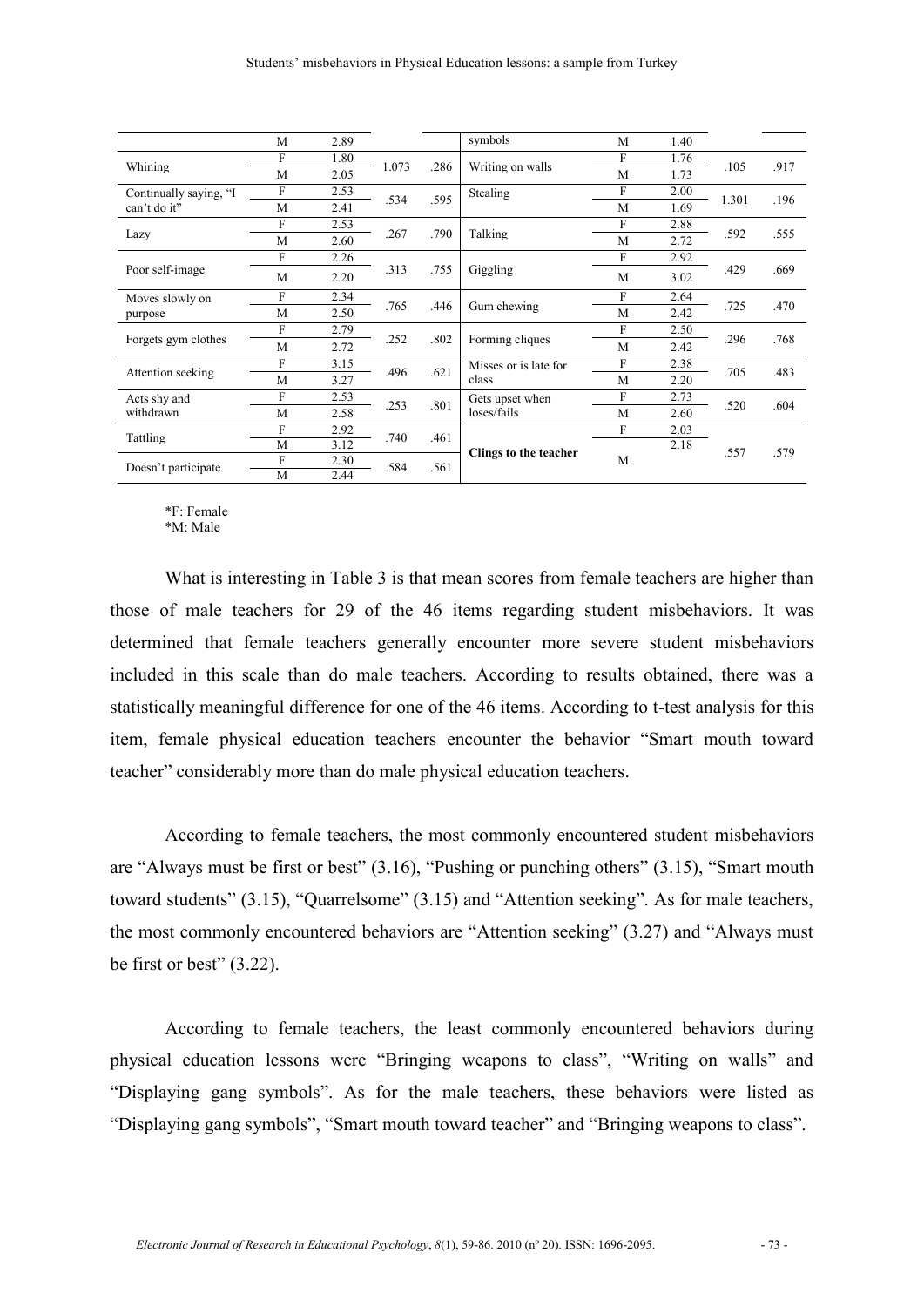#### **Discussion**

As a result of this study, we can argue that student misbehaviors encountered by physical education teachers can be classed into four groups. The first pertains to the monetary aspect represented in not taking care of or properly using the equipment, as well as misusing gym clothes. In the second case, students display antagonistic behavior or speech toward each other during lessons. The third group is students' lack of moderation in talking and laughing. The fourth and final group, including the two most commonly encountered behaviors among the 42 items, are students' unnecessary demands for winning the teacher's favor. This fourth group shows similarity to "Seeking attention from teacher and classroom" as the most commonly observed student misbehavior in first grade of primary schools, mentioned in a study with 130 primary school teachers in İzmir (Yıldız & Türnüklü, 2002). If the task or the individual's environment is organized by the teacher in such a way that directs the learning of a greater number of students, and that there are fewer teacher-reported problems, this may also produce an increase in students' on-task behaviors (Solmon, 1996). Also in this study, "Always must be first or best" and "Attention seeking" were defined as the most commonly encountered student misbehaviors in an analysis conducted on the basis of the type of school the teachers work for and their gender.

According to the data obtained from this study, student misbehaviors least encountered by teachers are more related to disciplinary offenses rather than the lesson structure and the teacher. They are rather negative situations which can be overcome in cooperation with school administrators. Another positive finding that they are encountered seldom, if at all. This finding parallels results from a study conducted by Cothran and Kulinna (2007) and likewise Kulinna, Cothran and Regualos (2006), with 303 physical education teachers (173 female, 130 male) in the United States Midwest. According to data obtained from this study, the least commonly encountered student misbehaviors are listed as the following, based on mean scores of teacher responses: "Clings to the teacher" (2.13), "Menstrual period as en excuse not to participate" (1.96), "Sexual harassment" (1.90), "Sneaking out of class", "Writing on walls and lockers" (1.79), "Gang symbols displayed" (1.29), "Drug use" (1.39), "Pregnancy" (1.32), "Smoking" (1.21) and "Bringing weapons to class" (1.21).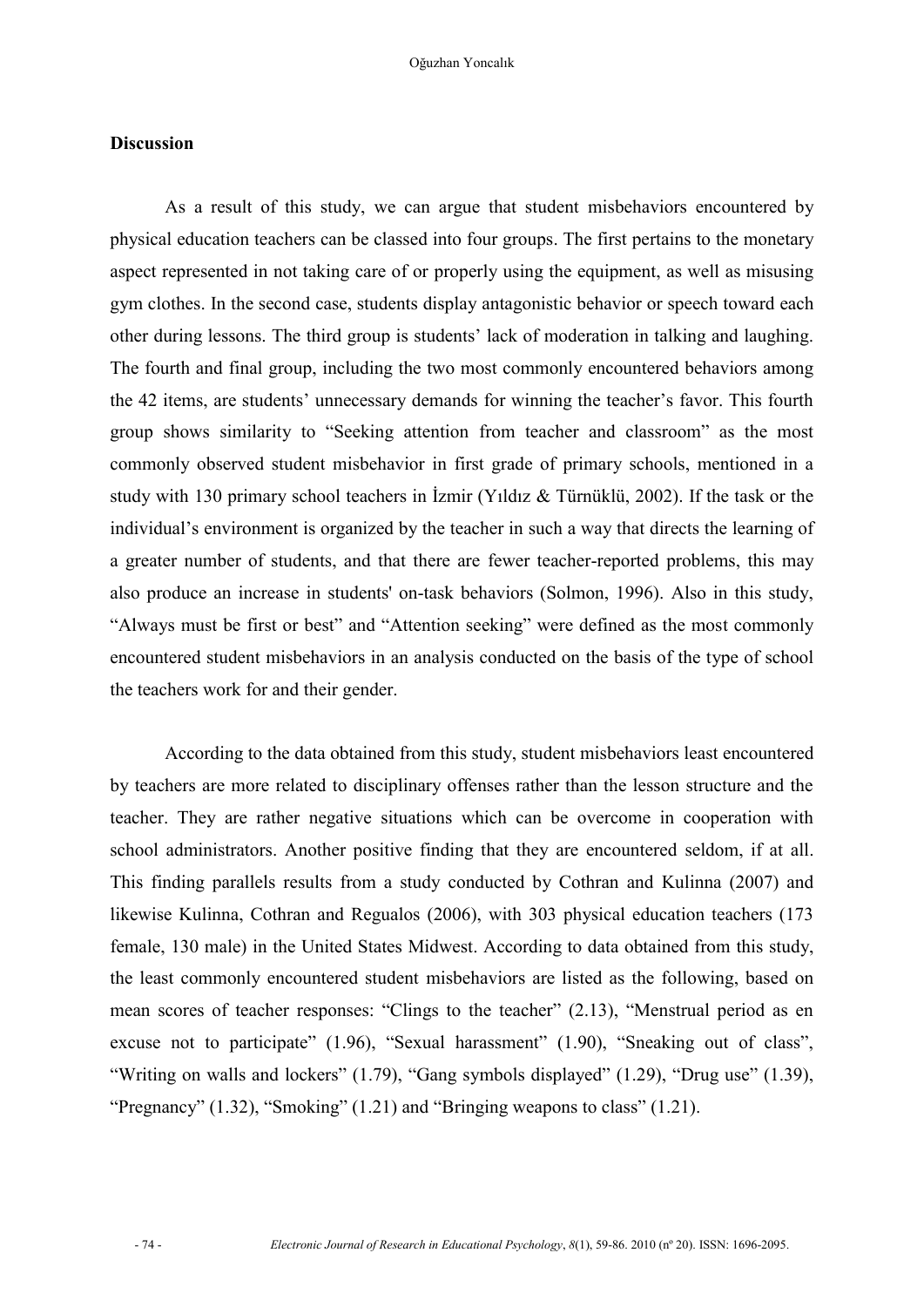Another notable result of this study conducted in Turkey is that male teachers generally encounter less serious student misbehaviors than do female teachers. Kulinna, Cothran, and Regualos (2006) stated that there were meaningful differences in teacher perceptions of student misbehaviors according to the gender of the former. While female physical education teachers say they often encounter mild student misbehaviors, male teachers state that they often face moderate and severe student misbehaviors. Furthermore, it was emphasized that there was considerable two-way interaction between the educational level being taught and gender. Wearisome behaviors encountered by both male and female teachers were often observed in secondary school. However, it was reported that female teachers encounter wearisome student behaviors more frequently than do male teachers in primary school and male physical education teachers encounter wearisome student behaviors more than female teachers in secondary school. In contrast, results from our study contrast with the study conducted by Yıldız and Türnüklü (2002) on 130 primary school teachers in Izmir. In this study, the researchers emphasized that "The frequency of encountering student misbehaviors in the classroom does not depend on teacher gender, female and male teachers encounter student misbehaviors at the same frequency, but the level of discomfort felt as a result of student misbehaviors varies, and this can be explained by differences peculiar to gender" (p.162). This result carries importance because it indicates that the subject physical education and being a physical education teacher are different in nature. Borg (1998) suggested that female teachers are more concerned with moral behaviors when compared to men. Ogden (1998; as cited in; Stephens, Kyriacou, & Tønnessen, 2005) stated that older teachers in Norwegian schools encounter pupils' misbehaviors of less seriousness than their younger colleagues. Another finding of that study is that male teachers encounter student misbehaviors of greater seriousness than do female teachers. In their studies, Stephens, Kyriacou and Tønnessen (2005) determined a considerable (meaningful) difference between genders with regard to items "Interrupting other pupils" and "Using a mobile phone during the lesson". Female student teachers regarded these items as more unacceptable than did males. The t-test conducted suggested considerable (meaningful) differences according to age level of participating teachers with regard to three items. The items "Talking out of turn", "Skipping lessons or truanting from school" and "Hostile argument with the teacher" were reported to be more unacceptable by the participants at and below 25 years of age. In the light of these findings, it was said that "Older teachers and male teachers seemed more tolerant to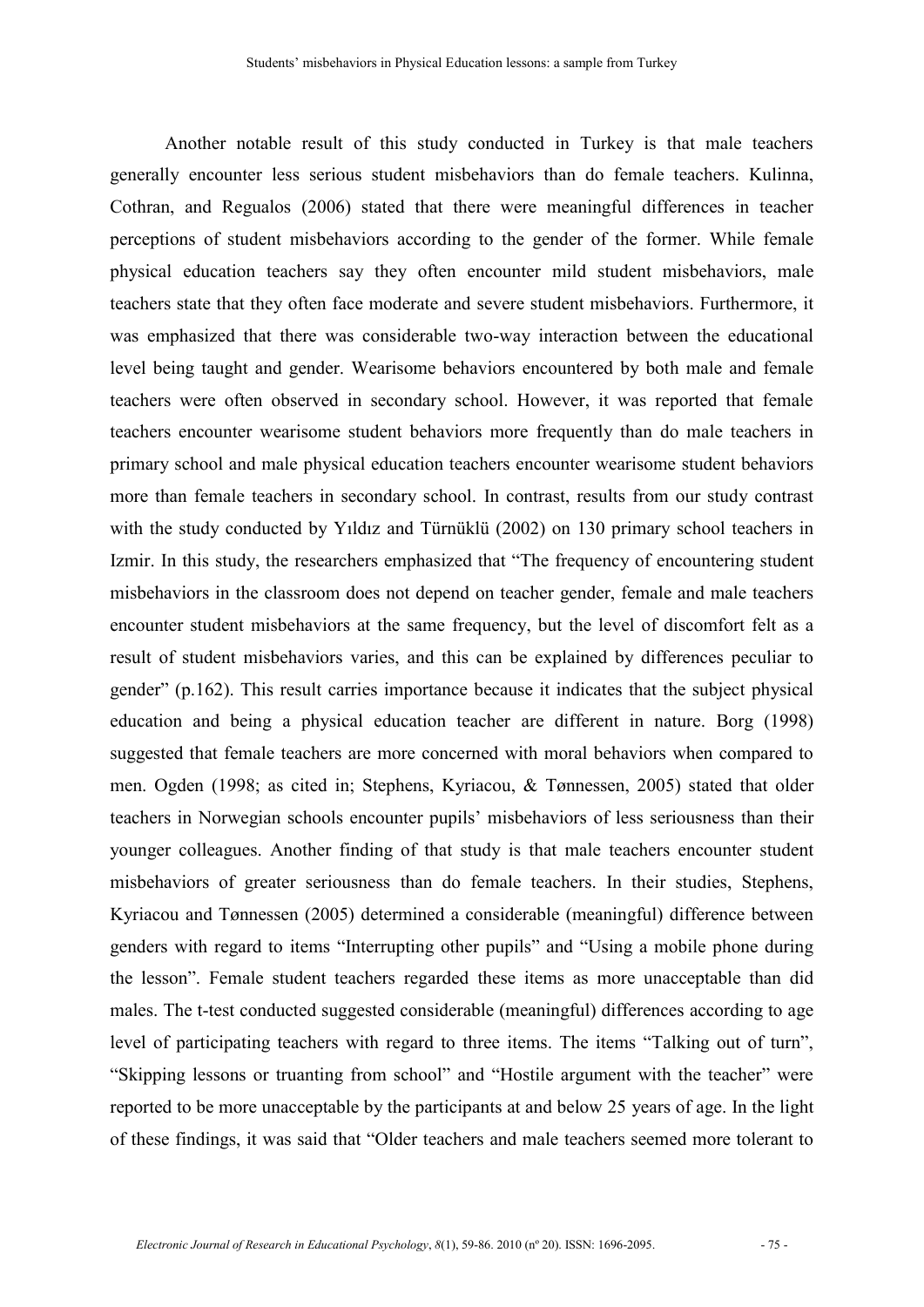#### Oğuzhan Yoncalık

students". The gender-related part of this interpretation is compatible with findings in this study. The data obtained from the current study can be interpreted as male physical education teachers in Turkey being more tolerant toward students than their female colleagues. Infantino and Little (2005) dealt with the issue in terms of students and found that female students considered the behaviors displayed by peers (friends) more wearisome than did male students. Female teachers consider the behaviors "Talking out of turn", "Being out of their seat" and "Eating" more wearisome than did male teachers. Direct observation studies in general education (Turnuklu & Galton, 2001) and physical education (Hardy, Hardy, & Thrope, 1994) supported the theory that boys are actually more likely to be involved in incidents of misbehavior. Hardy, Hardy and Thrope (1994), in their study of misbehavior, offered additional intriguing findings, as they found a relationship between the students' and teachers' sex. In three fourths of misbehaviors involving only one student, the teacher was the same sex as the misbehaving student. Research suggests that male teachers may find a male student's misbehavior more threatening to their authority than a female student's misbehavior. On the other hand, female teachers may be more concerned about a female student's misbehavior and they may focus more on traditional notions of what a "good" female student should do.

Another feature of the study was to determine differences in student misbehaviors encountered by physical education teachers according to their placement in primary or secondary schools. It was found that behaviors that can be considered within the scope of disciplinary action are found more often in secondary schools than in primary schools. It is a known fact that adolescents of secondary school age like being the center of attention and being noticed. However, the concern lies in that they do not attempt to attain this desire through achievement. According to the responses provided by physical education teachers participating in the study for items "Being lazy", "Poor self-image", "Acts shy and withdrawn", "Doesn't participate", "Pretends to be sick", "Gets upset when loses/fails", "Not following directions" and "Giggling", we can conclude that students in secondary schools are more passive, reluctant, indifferent and withdrawn than students in primary schools. One finding from Gibbs and Gardiner (2008), in their study with British and Irish primary and secondary school teachers, showed that there were considerable structural differences between the opinions of primary school and secondary school teachers regarding pupils' misbehaviors.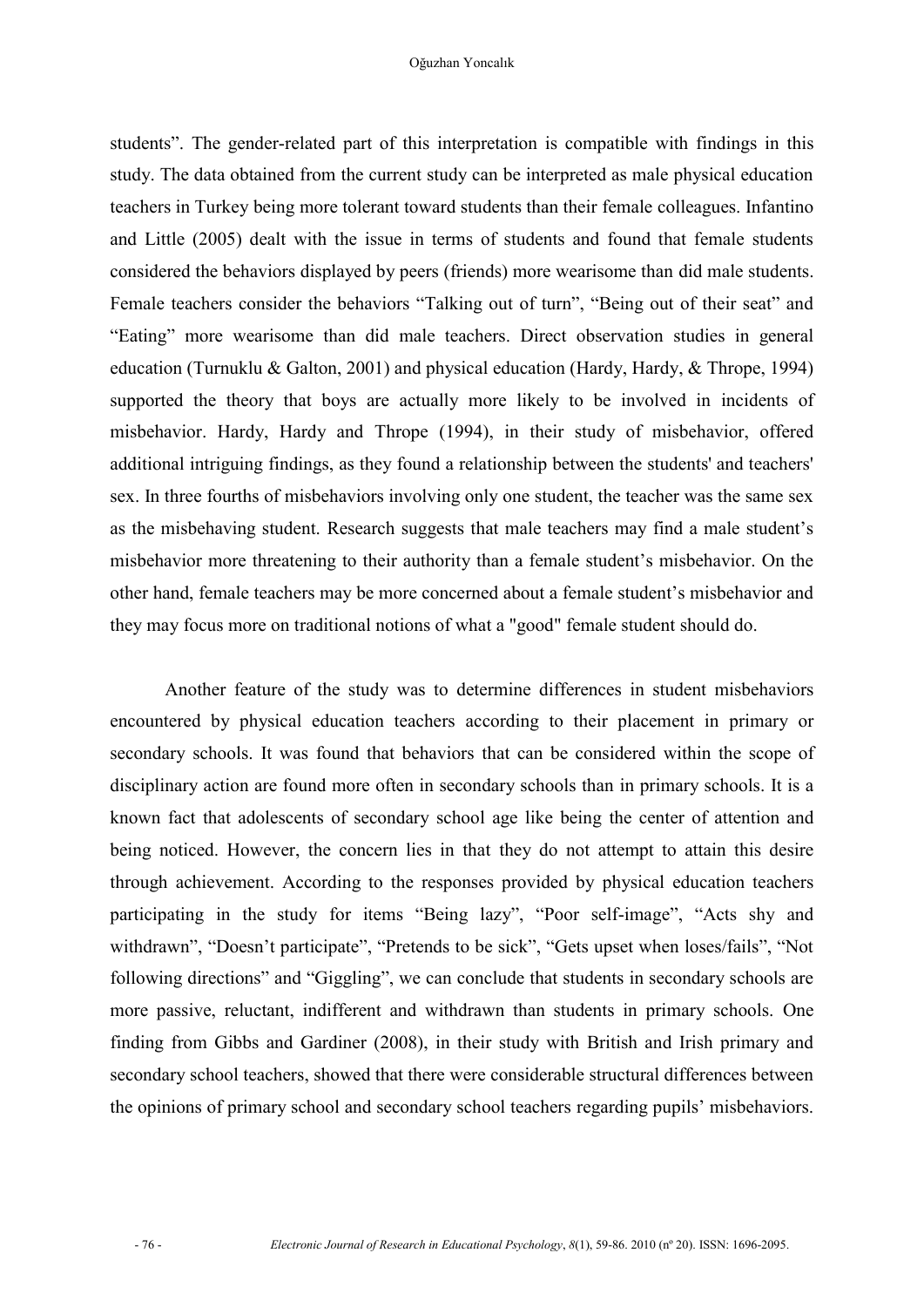According to primary school teachers, misbehaviors were determined by household and family factors at least as much as by teachers and other adults.

Another conclusion from this study is that an increase in students' age is accompanied by an increase in the number and diversity of misbehaviors they display. However, this claim varies according to the types of misbehaviors. Turnuklu and Galton (2001) suggests that the rates differ in terms of two misbehaviors: "inappropriate movement" and "noisy or illicit talking". According to the study conducted by Turnuklu and Galton (2001), "inappropriate movement" in the classroom is more common among younger pupils than it is among older students. On the other hand, "noisy or illicit talking" is a more common misbehavior among older students than it is among younger pupils. Furthermore, in a study of Australian secondary school teachers' perceptions of students' misbehaviors, Little (2005) argues that older students presented quite distinct misbehaviors from those of younger students. Regarding the specific misbehaviors "Bullying", "Off-task orientation", and "Opposition toward teacher", Bru, Stephens, and Torsheim (2002) claim that there is a difference between grade levels and adds that these three types of misbehaviors are observed more frequently among ninth grade students than sixth grade students. According to Little (2005), this distinction between younger learners and older learners is due to academic demands and teachers' focus on the students' behaviors. Little (2005) emphasizes that more academic demands are placed on learners as they grow older, and high school teachers focus on attention and task-related behaviors more than social misbehaviors. Another proposed explanation of why high school students display more misbehaviors than primary and middle school students is that they experience a stressful phase in their life, with more academic, social and environmental demands placed on them (Miller, Ferguson, & Byrne, 2000). Pierangelo and Giuliani (2000) suggest that all of these academic, social and environmental demands arouse stress in students' lives and that students have great difficulty coping with this stress and expressing their feelings. This psychological condition causes learners in high schools to behave disruptively in the classroom. This is supported by findings from Houghton, Wheldall, and Merrett (1988)**,** who state that changes in misbehaviors as the students grow older may be due to student development over these years. Results from all these studies mentioned above may be reflected in findings from the current study with physical education classes in Turkey. Further research is needed on this issue in Turkey.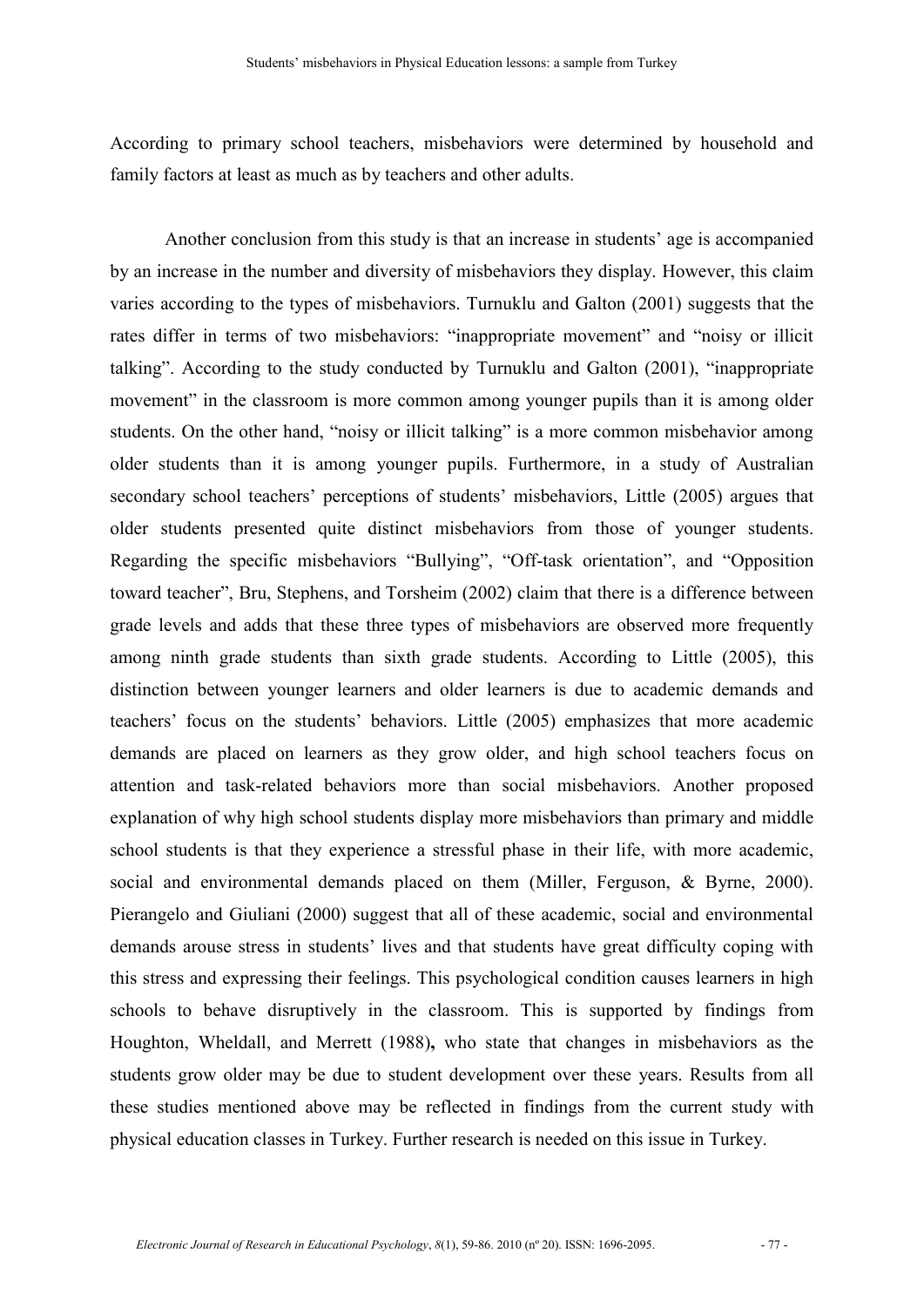According to t-test results between independent groups conducted on data regarding students' misbehaviors encountered by physical education teachers according to type of school, there were statistically significant differences in 11 of 43 items. According to the results of t-test analysis, the items "Gum chewing", "Showing off ", "Pretends to be sick", "Doesn't participate", "Smoking", and "Bringing weapons to class" were found to be behaviors encountered considerably ( $p < .05$ ) more often by teachers working for secondary schools, while the items "Pushing or punching others", "Whining", "Lying", "Always asks to have instructions repeated" and "Clings to the teacher" were regarded as behaviors considerably encountered more often by teachers working for primary schools. This situation encountered by teachers working in primary schools can be seen as natural considering the ages of primary school children. Pushing or punching others, hurting them, displaying (obscene) behaviors towards them without thinking of certain morally negative implications, and horseplay are all situations that were especially emphasized by primary school teachers. Turnuklu and Galton (2001) determined that some commonly encountered student misbehaviors vary according to students' age. It was emphasized that cognitive development of students might be leading to this. The authors stated that as students develop, their misbehaviors shifted from non-verbal to verbal. This was attributed to students' age and was explained by the clear contrast that exists between noise or talking loudly and displaying inappropriate movement. Another interesting finding is that illumination (lighting) in the classroom affected learning of students at different times of the day. The students' taskrelated behaviors increased and strengthened in the afternoon as compared to the morning. Teachers from both countries stated that the same issues are dominant in student misbehaviors. The subjects "Music", "Physical education" and "Arts" were regarded as the crucial cause of misbehaviors appearing. These subjects generally start after more formal lessons such as "Science", "Math", "Turkish language", "English" and human sciences. Possibly after leaving these more formal lessons, students may feel more free and relaxed. In addition, teachers of these three subjects displayed greater tolerance than the others. This may also facilitate appearance of misbehaviors. Ding et al. (2008) state that teachers from primary school to secondary school regard "Daydreaming, being inattentive, just sitting and never answering questions" as the most common and wearisome behaviors. In that study, "Talking out of turn" was identified as the second most common and wearisome behavior by primary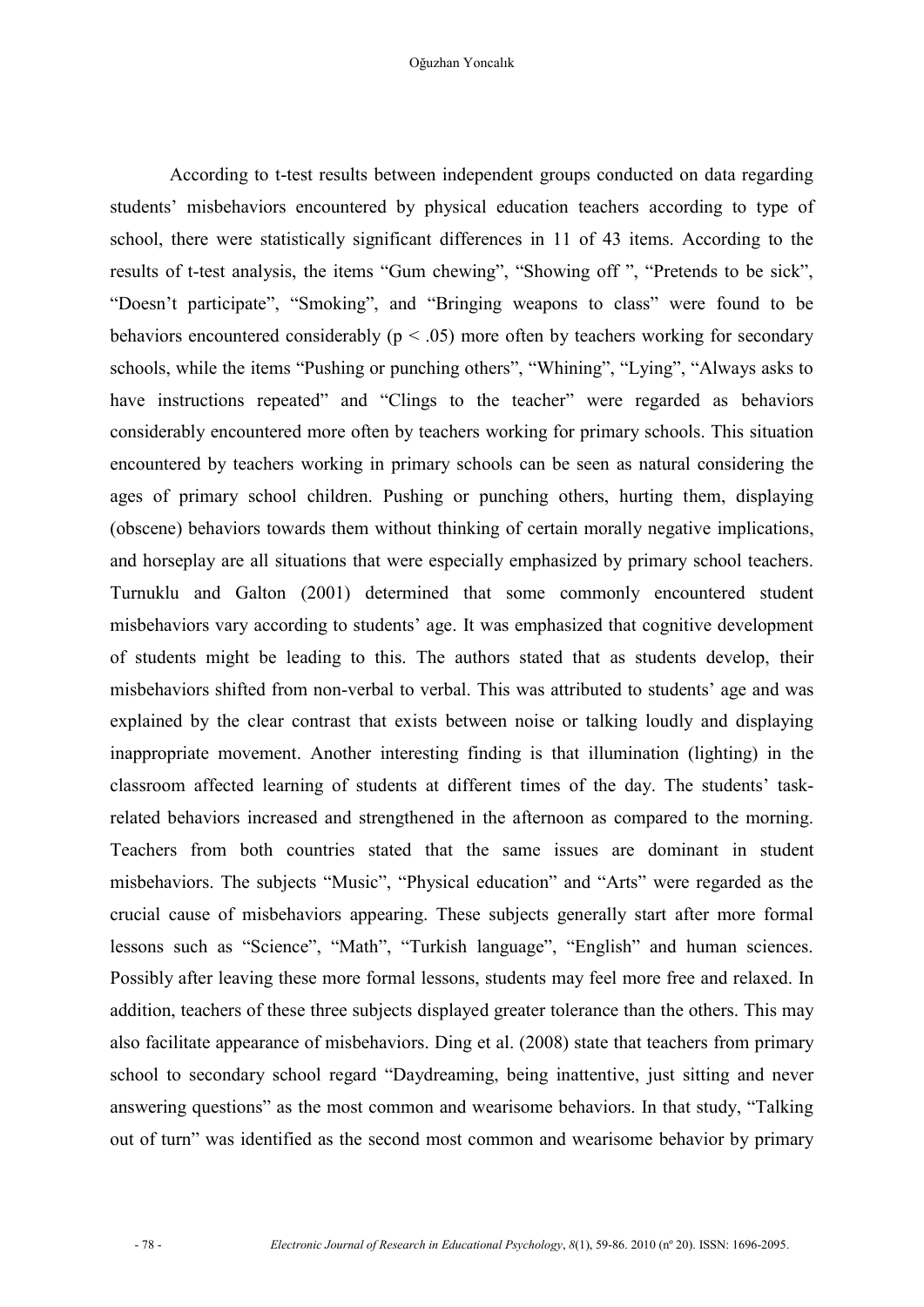school teachers of lower grades. "Talking out of turn" was also the second most common student misbehavior encountered by primary school teachers in upper grades and by secondary school teachers, but it was not accepted as the second most wearisome student misbehavior. While primary school teachers of upper grades regarded "Complaining about homework" as the second most wearisome student misbehavior, secondary school teachers concluded that "Playing with personal stuff" and "Slowness" were considered to be as wearisome as "Talking out of turn". "Talking out of turn" is by no means taken to be a significant factor by secondary school teachers. According to secondary school teachers, the behaviors "Daydreaming", "Chatting or joking", "Sleeping or looking out of the window" and "Playing with personal stuff" are more wearisome than "Talking out of turn". It seems that the frequency of the behavior "Talking out of turn" decreases as the grade level increases. Ho and Leung (2002) examined Hong Kong secondary teachers' perceptions by utilizing the same instrument they used in their study conducted with the primary school teachers (Leung & Ho, 2001). The results showed that secondary teachers spent less time on classroom management than primary teachers. Regarding the most troublesome and frequent misbehaviours, the findings of this study are consistent with the prior study with primary teachers (Leung  $\&$  Ho, 2001): talking out of turn (most disruptive: 29.8%; most frequent: 38.5%) and nonattentiveness (most disruptive: 19.3%; most frequent: 19%) were still the first two choices.

In her study, Little (2005) reported that the behaviors teachers consider to be most wearisome depend on the age level of students. According to teachers, "talking out of turn" was regarded as the most wearisome behavior among 7-8 year-olds. This was followed by "Hindering others" and "Disobedience". Among 9-10 year-olds, "Talking out of turn" again was at the top of ranking followed by "Idleness" and "Hindering others" as third. The most wearisome behavior among 11-12 year-olds was "Idleness". This was followed by "Talking out of turn" and "Unpunctuality".

In conclusion, this study emphasizes that student misbehaviors which teachers report as least commonly encountered in the classrooms can be eliminated through the cooperation with school administrators rather than being addressed within the lesson structure or directly by the teacher. Furthermore, female teachers generally encounter more serious student misbehaviors than do male teachers. The participating physical education teachers state that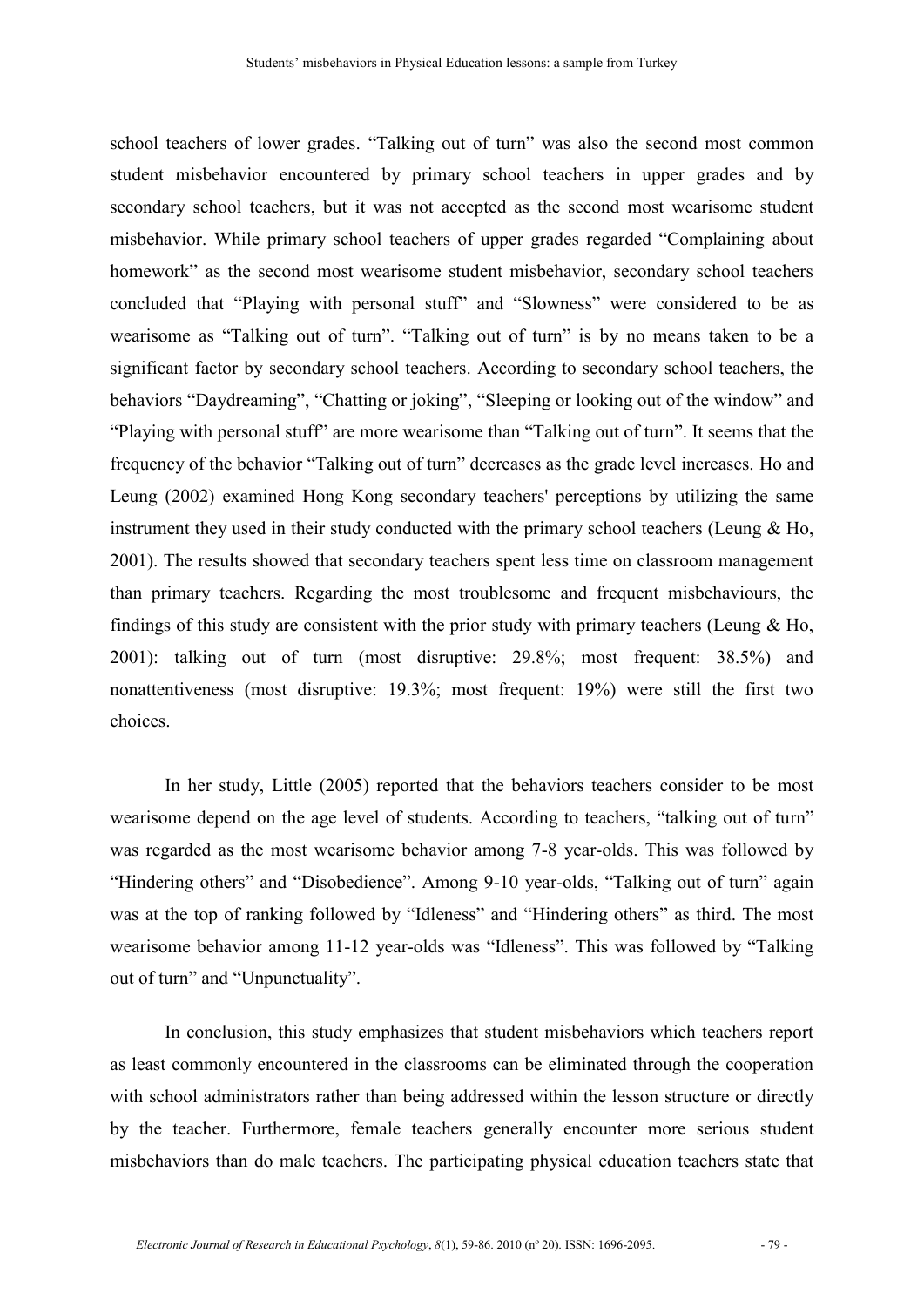students in secondary schools are more passive, reluctant, indifferent and withdrawn during physical education lessons than are students in primary schools. In general, as student age increases, student misbehaviors increase, too. Misbehaviors vary according to educational grade level.

Finally, student misbehaviors included in the scale received similar values and they are generally regarded as behaviors encountered neither far below nor far above the mean. The following are suggestions for further research on this issue:

A comprehensive study could be conducted in order to determine which gender reports these student misbehaviors more frequently and how often they are displayed. Results of this study could be compared with other studies covering a wider geography and a larger number of subjects, yielding more reliable conclusions and an idea about differences or similarities among regions. Experimental and qualitative research could be conducted in order to put forward suggestions to reduce or prevent student misbehaviors in physical education lessons.

Lastly, to minimize students' misbehaviors in physical education classes, the following suggestions can be beneficial for physical education teachers. As for sequencing of physical education classes, classroom management includes phases like coming together in the gym, school yard or class where the lesson will take place, minor warm-up/transition activities during the lesson, equipment transfers and the closure of the lesson. Generally, in the closure part, the last part of the lesson, students are given feedback and they are allowed to prepare for their other classes after the physical education lesson. During the last phase of the lesson, in addition to other activities, tidying up the gym and putting all the equipment in order should be taught to the students from the very beginning of the semester, so that students will know what they should do and be accustomed to doing these activities at the end of each lesson. This order will make the teachers and students feel comfortable throughout the semester. The right to withdraw from activities during the physical education sessions can only be given to the students who suffer from health problem at those times.

Some students do not want to bring or carry their sport clothes, shoes and other equipment to physical education classes. Moreover, even if they bring all the necessary clothes, shoes and equipment, some students can feel shy about taking off their school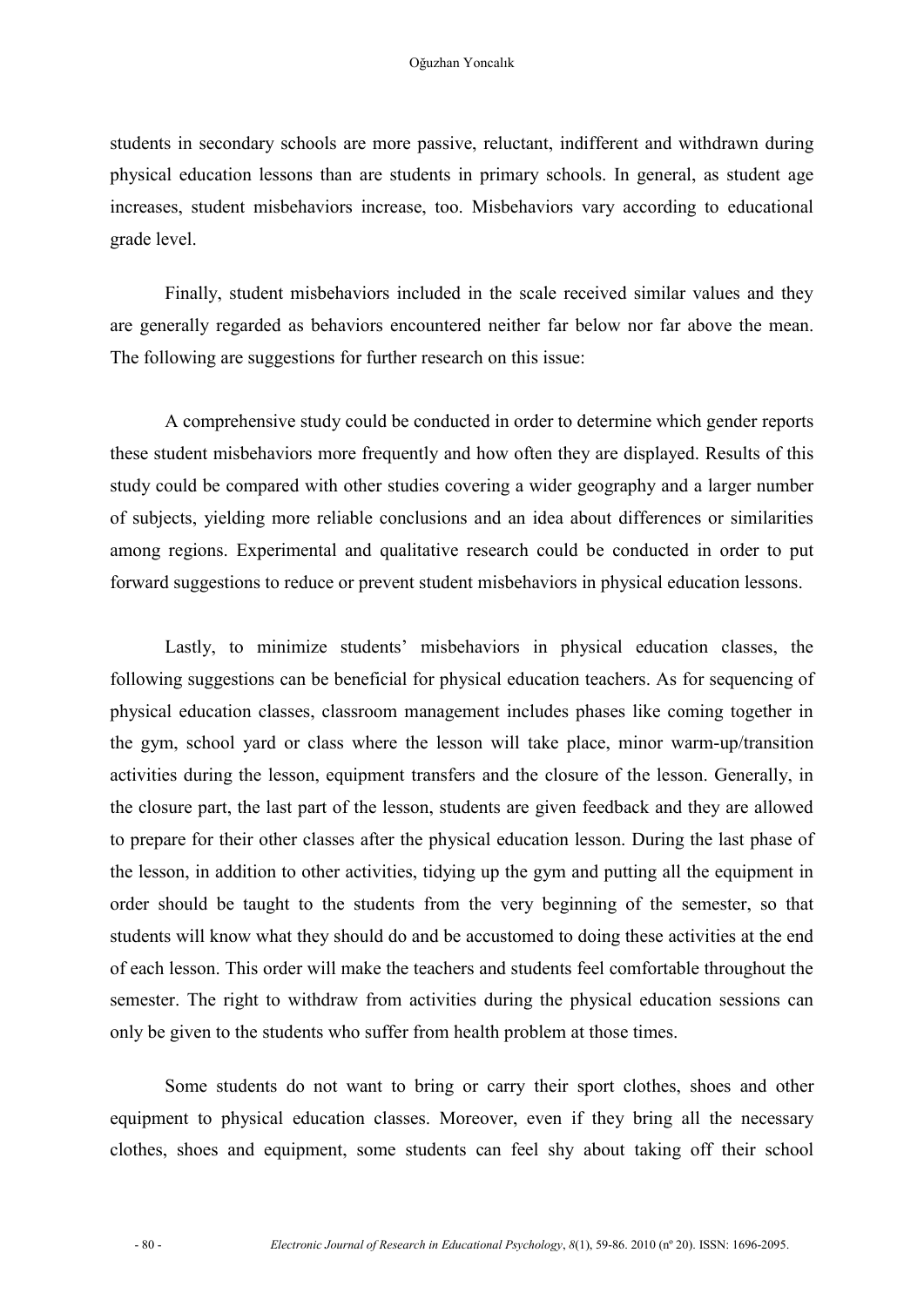uniforms and putting on their sport clothes near other students. They feel disturbed and this situation can affect them in a negative way. Students in this situation put their sports clothes on over their school uniforms and then attend the physical education classes. However, this can cause unwanted health problems such as excessive sweating, quick exhaustion, and restriction of movement. All of these problems may cause difficulties for the student in participating in activities and may lead them to act in an undesirable way. Therefore, physical education teachers should be attentive to such issues.

To manage the whole class effectively, physical education teachers should have enough competencies in their field, enough creativity and the capacity to correctly apply teaching and learning activities that are compatible with the students' level, as well as taking all the necessary precautions for the student safety beforehand. Comprehensive planning of each session is significant in terms of classroom management.

Among the students, there are those who like a helpful teacher that does not expect much from them. Physical education teachers should keep this fact in mind. Physical education teachers should call the students by their name if they want to portray an affectionate, sincere and helpful teacher image in their students' eyes. However, hugging and touching the students can cause unwanted misunderstanding. Therefore, teachers should not overuse these kinds of behaviors.

First of all, physical education teachers must make the students respect them. Afterward, an atmosphere of love for the teacher, the lesson and the students should be provided. This atmosphere of respect and love should help teachers cope with students' misbehaviors and manage the class effectively throughout the semester. The best way to create such a teaching-learning environment in physical education classes is to establish all the rules, responsibilities, duties and limitations and set the classroom objectives and rules from the very first lesson at the beginning of the semester. These are "protection and prevention" rules, limitations on student behaviors during the sessions, respect rules, establishing instructions like Stop!, Look!, Listen!, respectively. These rules and behavior models and instructions help make effective use of class time.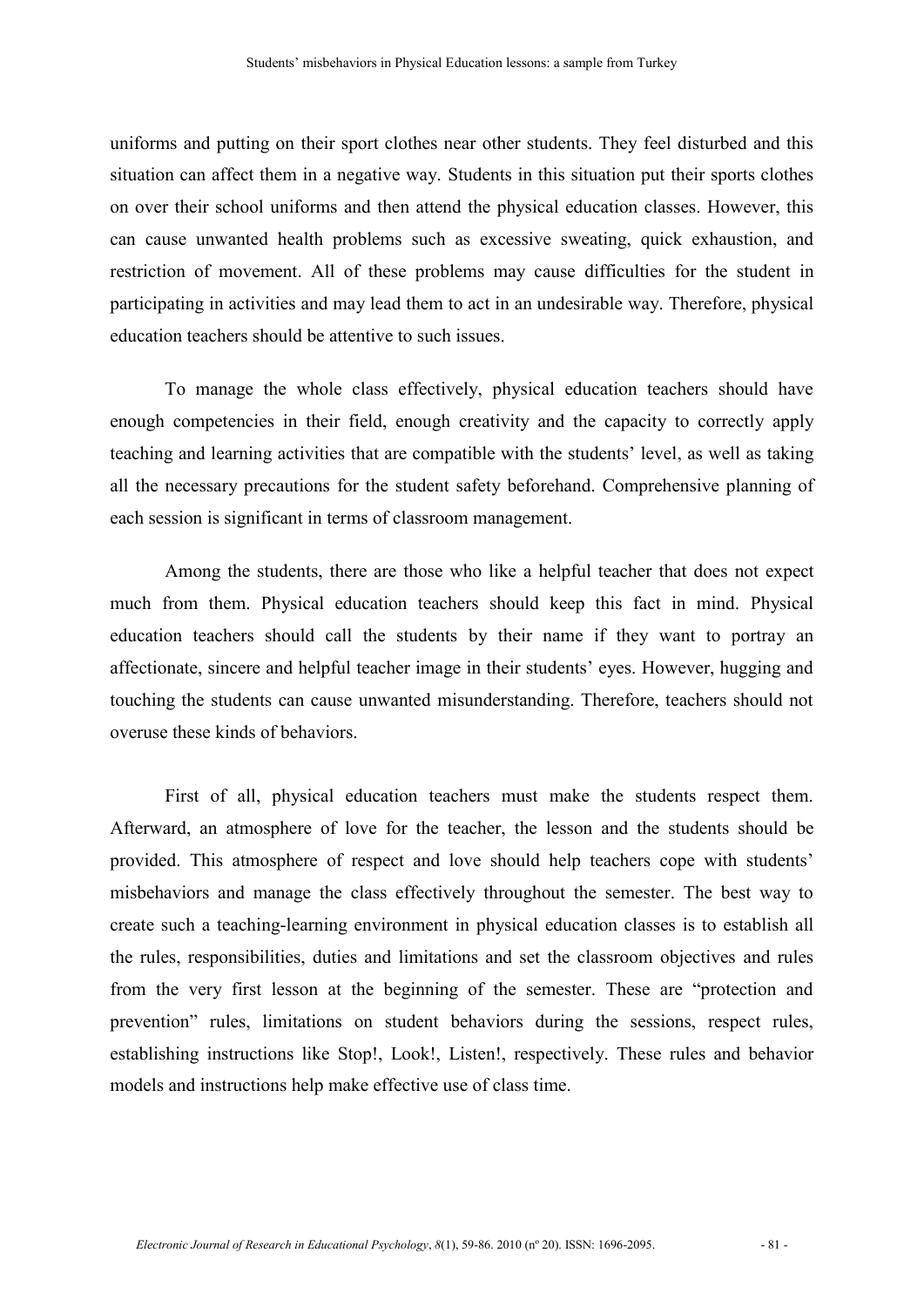During the sessions, physical education teachers sometimes need to interrupt activities and call students to attention with a warning. To manage this, some specific instructions should be taught to the students so that whenever they hear these instructions, they act in the way they are expected automatically. Some of these instructions are the Attention/Silence Instruction, Come Together Instruction, and Return to your Place Instruction. Especially for younger student groups, an Attention/Silence Instruction should be established and taught to the students. These specific instructions should be taught to students in the first class at the very beginning of the semester and physical education teachers should be consistent and strict in applying these instructions in the classroom. Thus, teachers can get students' attention again when they are starting to lose motivation.

Such roles as leader, captain, team player, and judge can be distributed among the students to have them participate in all the activities in an active way. Especially students who have lesser ability or who suffer from obesity can be given the roles of judge, referee or coach to make them join in the activities socially and cognitively.

In order to apply all of these suggestions for effective classroom management, effective communication between teachers and students is very important. If teachers have a strong listening skill, they can easily communicate and empathize with their students. Effective listening is based on repeating back to the students their verbal and nonverbal messages using the teachers' own words, thus enabling physical education teachers to understand their students.

For physical education teachers, it can be beneficial to attend in-service training programs about student behaviors, student psychology, classroom management and effective communication.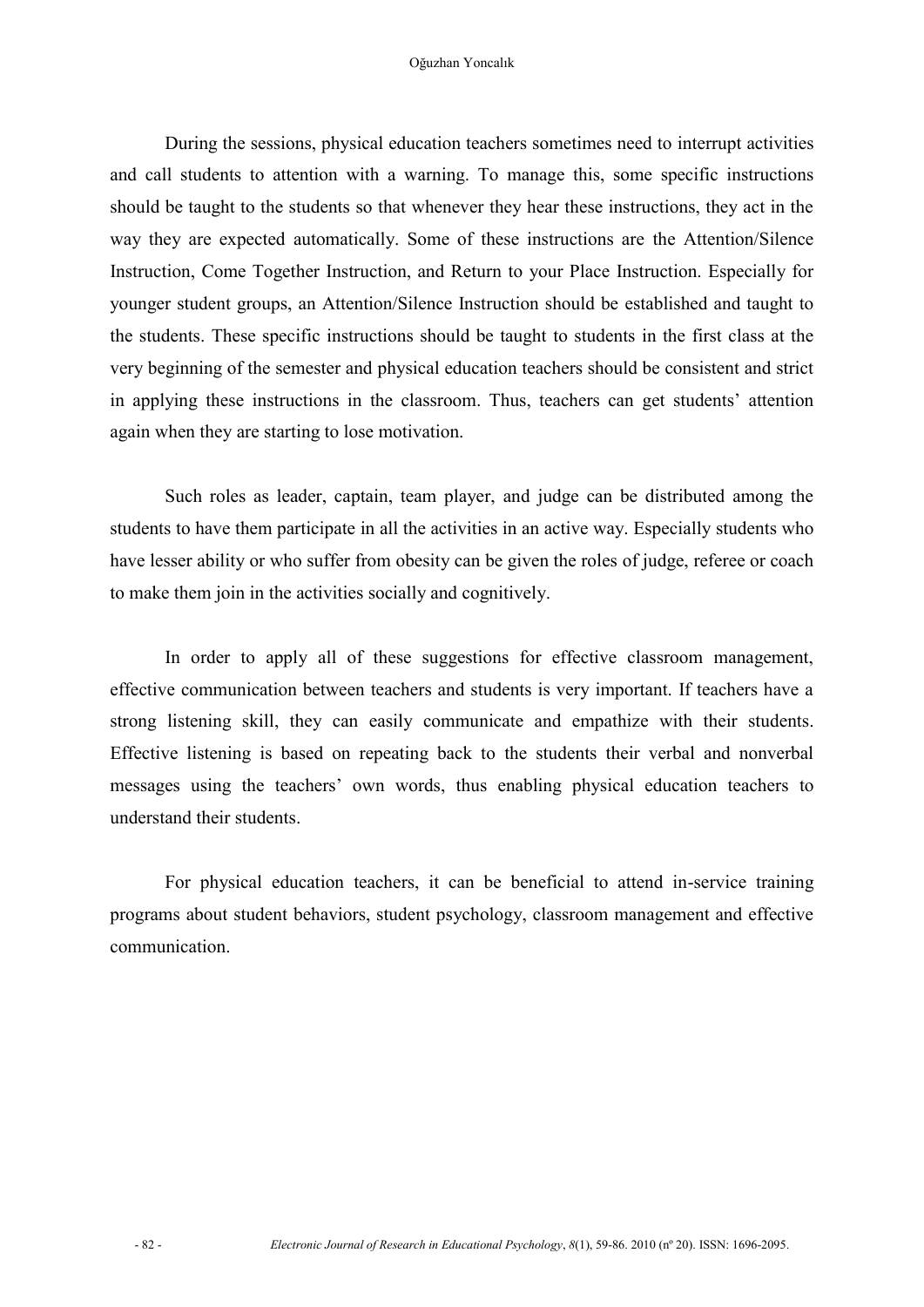#### **References**

- Atıcı, M. (2007). A small-scale study on student teachers' perceptions of classroom management and methods for dealing with misbehaviour. *Emotional and Behavioural Difficulties,12*(1), 15-27.
- Borg, MG (1998). Secondary school teachers' perception of pupils' undesirable behaviors. *British Journal of Educational Psychology, 68*(1), 67-79.
- Bru, E., Murberg, TA, & Stephens, P. (2001). Social support, negative life events and pupil misbehaviour among young Norwegian adolescents. *Journal of Adolescence*, *24*, 715- 727.
- Bru E., Stephens, P., & Torsheim, T. (2002). Students' perceptions of class management and reports of their own misbehavior. *Journal of School Psychology*, *40*(4), 287-307.
- Charles, CM (1992). *Building classroom discipline: from models to practice*. (4. ed.) London: Longman.
- Cothran, DJ, & Kulinna, PH (2007). Students' reports of misbehavior in physical education. *Research Quarterly for Exercise and Sport*, *78*(3), 216-224.
- Ding M., Li Y., Li X., & Kulm G. (2008). Chinese teachers' perceptions of students' classroom misbehaviour. *Educational Psychology, 28*(3), 305-324.
- Gibbs, S., & Gardiner, M. (2008). The structure of primary and secondary teachers' attributions for pupils' misbehaviour: a preliminary cross-phase and cross-cultural investigation. *Journal of Research in Special Educational Needs, 8*(2), 68-77.
- Goyette, R., Dore, R., & Dion, E. (2000). Pupils' misbehaviors and the reactions and causal attributions of physical education student teachers: a sequential analysis. *Jounal of Teaching in Physical Education*, *20*, 3-14.
- Hardy, C. A., Hardy, C. E., & Thorpe, R. D. (1994). Pupil misbehavior in secondary school mixed-sex physical education lessons. *British Journal of Physical Education Research Supplement*, *15*, 7-11.
- Ho, C., & Leung, J. (2002). "Disruptive classroom behaviors of secondary and primary school students". *Educational Research Journal, 17,* 219-233.
- Ho, IT (2004). A comparison of Australian and Chinese teachers' attributions for student problem behaviors. *Educational Psychology, 24,* 375-391.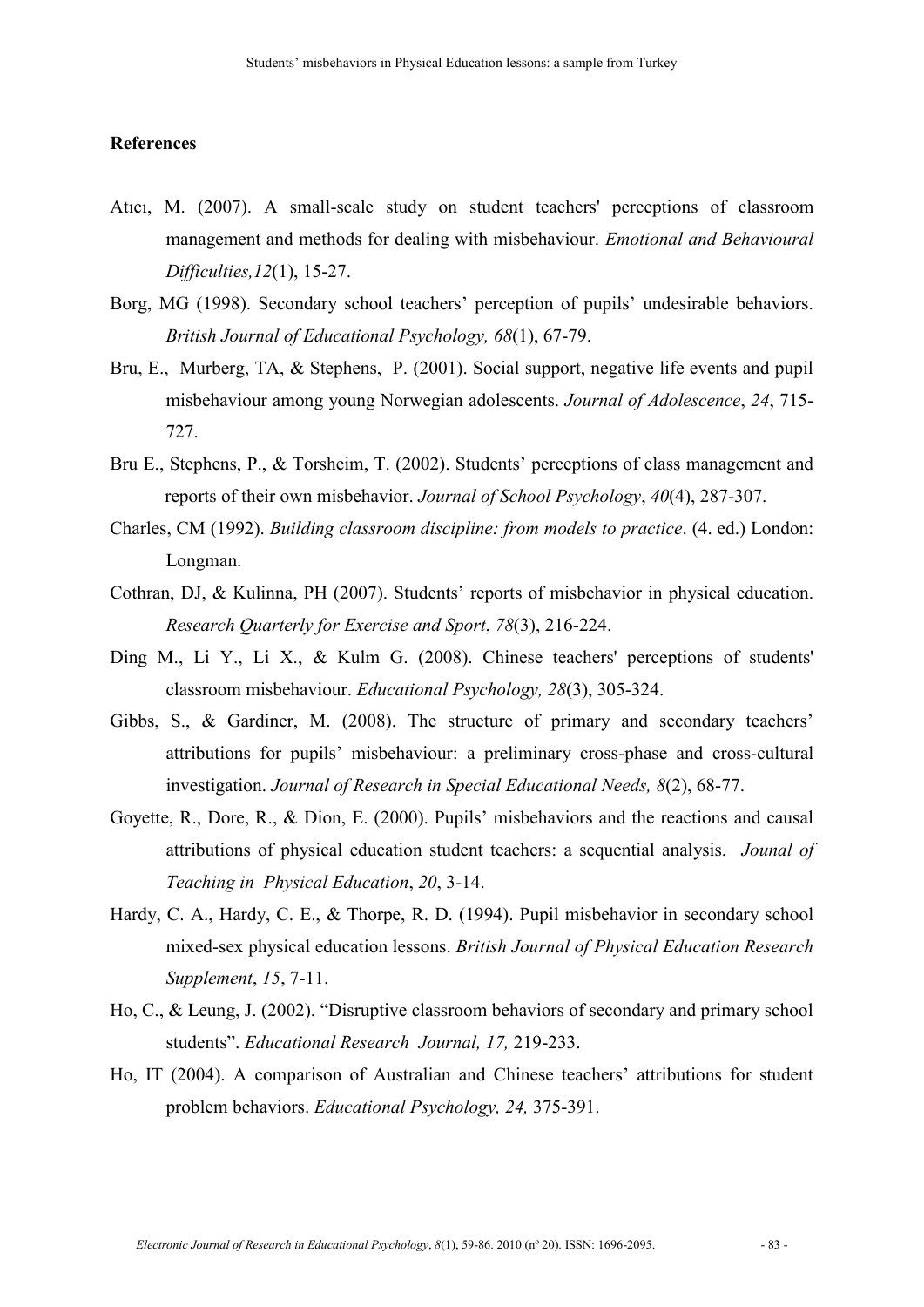- Houghton, S., Merrett, F., & Wheldall, K. (1988). The attitudes of British secondary school pupils to praise, rewards, punishments and reprimands: A further study. *New Zealand Journal of Educational Studies, 23,* 203–215.
- Infantino, J., & Little, E. (2005). Students' perceptions of classroom behavior problems and the effectiveness of different disciplinary methods. *Educational Psychology, 25,* 491- 508.
- Kulinna, P. H., Cothran, D., & Regualos R. (2003). Development of an Instrument to Measure Student Disruptive Behavior. *Measurement in Physıcal Educatıon and Exercıse Scıence, 7*(1), 25-41.
- Kulinna, P. H., Cothran, D., & Regulalos, R. (2006). Teachers' reports of students misbehavior in physical education. *Research Quarterly for Exercise and Sport*, *77*(1), 32-40.
- Kyriacou, C., Avramidis, E., Høie, H., Stephens P., & Hultgren, A. (2007). The development of student teachers' views on pupil misbehaviour during an initial teacher training programme in England and Norway. *Journal of Education for Teaching, 33*(3), 293- 307.
- Leung, J., & Ho, C. (2001). Disruptive behavior perceived by Hong Kong primary school teachers. *Educational Research Journal, 16,* 223-237.
- Lewis, R., Romi, S., Qui, X., & Katz, Y. (2005). Teachers' classroom discipline and student misbehavior in Australia, China and Israel. *Teaching and Teacher Education*, *21*, 729-741.
- Liljequist L., & Renk K. (2007). The relationships among teachers' perceptions of student behaviour, teachers' characteristics, and ratings of students' emotional and behavioural problems. *Educational Psychology, 27*(4), 557-571.
- Little, E. (2005). Secondary school teachers' perceptions of students' problem behaviours. *Educational Psychology, 25,* 369-377.
- Miller, A., Ferguson, E., & Byrne, I. (2000). Pupils' causal attributions for difficult classroom behaviour. *British Journal of Educational Psychology, 70,* 85–96.
- Pierangelo, R., & Giuliani, G. A. (2000). *Why your students do what they do and what to do*  when they do it: A practical guide for understanding classroom behaviour. Champaign Illinois: Research Press.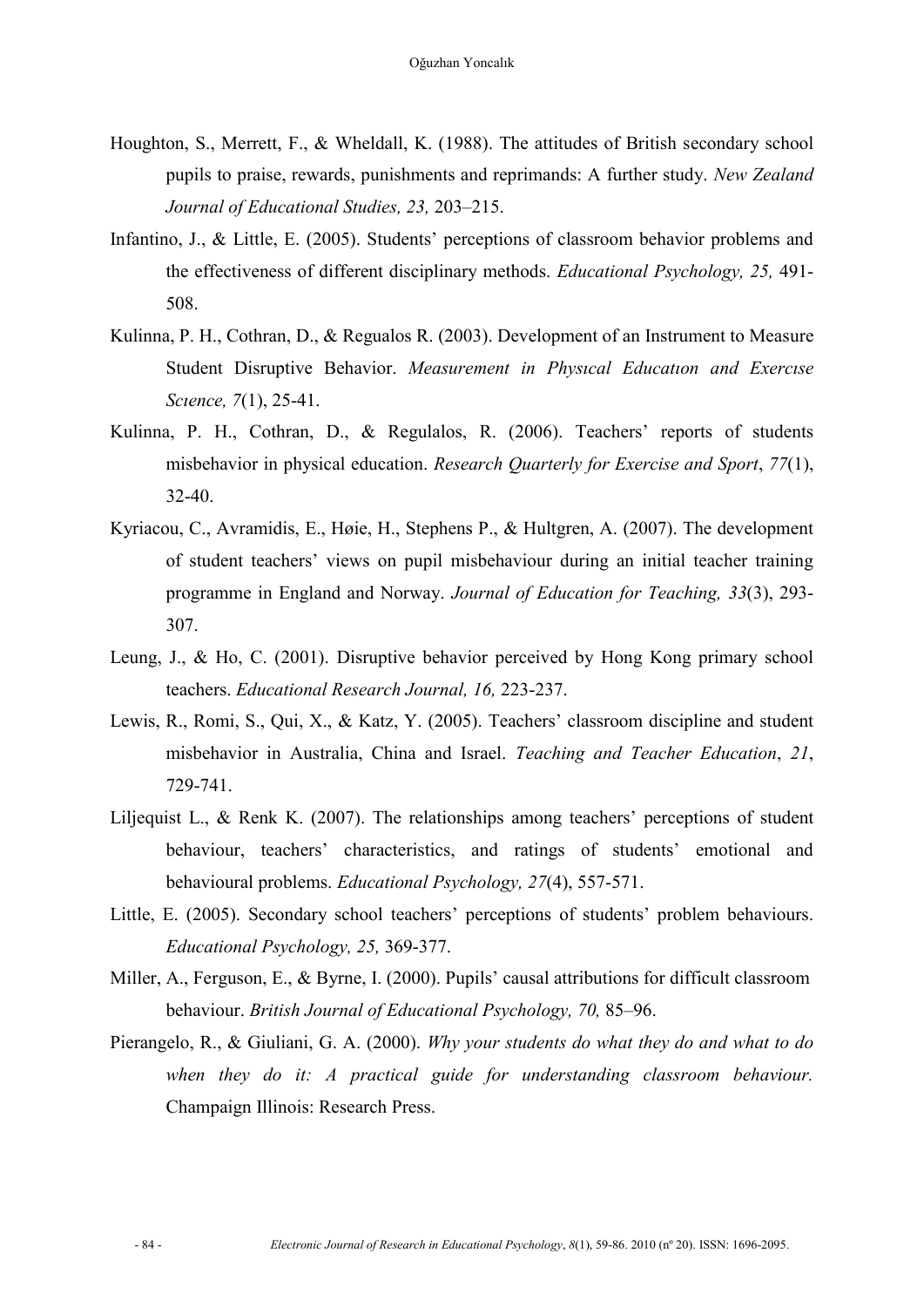- Solmon, MA (1996). İmpact of motivational climate on students' behaviors and perceptions of a physical education setting. *Journal of Educational Psychology*, *88*(4), 731-738.
- Supaporn, S., Dodds, P., & Griffin, L. L. (2003). An ecological analysis of middle school misbehavior through student and teacher perspectives. *Journal of Teaching in Physical Education*, *22*(3), 328-349.
- Supaporn, S. (2000). High school students' perspectives about misbehavior. *Physical Educator*, 57, 124-135.
- Stephens, P., Kyriacou, C. & Tønnessen, F. E. (2005). Student teachers' views of pupil misbehaviour in classrooms: a Norwegian and an English setting compared. *Scandinavian Journal of Educational Research, 49*(2), 203-216.
- Turnuklu, A., & Galton, M. (2001). Students' misbehaviors in Turkish and English primary classrooms. *Educational Studies*, *27*, 291-305.
- Yıldız, V., & Türnüklü, A. (2002). İlköğretim okullarında öğretmenlerin sınıflarında karşılaştıkları öğrencilerin istenmeyen davranışları ve bu davranışların öğretmenleri rahatsız etme düzeyi. *Eğitim Araştırmaları-Eurasian Journal of Educational Research*, *3*(9), 156-163.